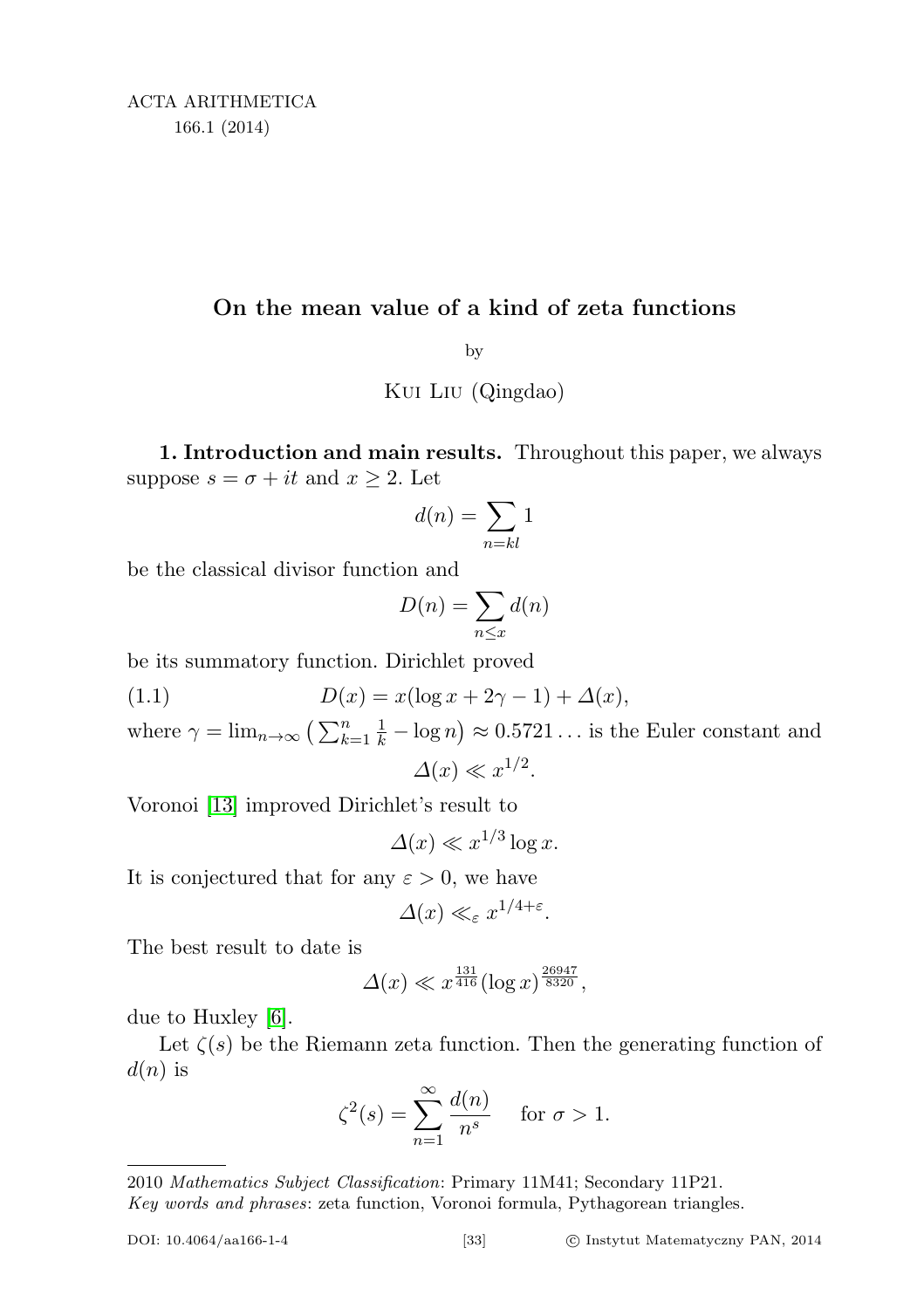34 K. Liu

Hardy–Littlewood [\[4\]](#page-21-2) considered the mean square of  $\zeta^2(s)$ ,

<span id="page-1-1"></span>
$$
I_{\sigma}(T, \zeta^2) = \int_{T}^{2T} |\zeta(\sigma + it)|^4 dt \quad \text{for } 1/2 < \sigma < 1,
$$

and proved

(1.2) 
$$
I_{\sigma}(T,\zeta^2) = \frac{\zeta^4(2\sigma)}{\zeta(4\sigma)}T + o(T).
$$

Note that their proof is based on the approximation (see e.g. [\[7,](#page-21-3) Section 3])

<span id="page-1-3"></span>
$$
(1.3) \quad \zeta^2(s) = \sum_{n \le x} \frac{d(n)}{n^s} + \chi^2(s) \sum_{n \le y} \frac{d(n)}{n^{1-s}} + O(x^{1/2 - \sigma} \log t) \quad \text{for } 1/2 < \sigma < 1,
$$

where  $x, y \geq 2$ ,  $4\pi^2 xy = t^2$  and

$$
\chi(s) = \frac{(2\pi)^s}{2\Gamma(s)\cos(\pi s/2)}
$$

is the Γ-factor in the functional equation

(1.4) 
$$
\zeta(s) = \chi(s)\zeta(1-s).
$$

In this paper, we focus on the following type divisor function:

<span id="page-1-2"></span>
$$
d_{\alpha,\beta}(n) = \sum_{\substack{n = kl \\ \alpha l < k \le \beta l}} 1,
$$

where  $\alpha, \beta$  are fixed rational numbers satisfying  $0 < \alpha < \beta$ . Define its generating zeta function as

$$
\zeta_{\alpha,\beta}(s) = \sum_{n=1}^{\infty} \frac{d_{\alpha,\beta}(n)}{n^s} \quad \text{ for } \sigma > 1.
$$

We prove that  $\zeta_{\alpha,\beta}(s)$  has an analytic continuation to  $\sigma > 1/3$  and get an asymptotic formula for the mean square of  $\zeta_{\alpha,\beta}(s)$  in the strip  $1/2 < \sigma < 1$ .

<span id="page-1-0"></span>THEOREM 1.1. For any  $1/2 < \sigma < 1$  and rational numbers  $0 < \alpha < \beta$ , there exists a constant  $\varepsilon(\sigma) > 0$  such that

(1.5) 
$$
\int_{T}^{2T} |\zeta_{\alpha,\beta}(\sigma+it)|^2 dt = T \sum_{n=1}^{\infty} \frac{d_{\alpha,\beta}^2(n)}{n^{2\sigma}} + O_{\alpha,\beta,\sigma}(T^{1-\varepsilon(\sigma)}).
$$

Theorem [1.1](#page-1-0) can be used to study the distribution of primitive Pythagorean triangles (i.e. triples  $(a, b, c)$  with  $a, b, c \in \mathbb{N}, a^2 + b^2 = c^2, a < b$ and  $gcd(a, b, c) = 1$ . Let  $P(x)$  denote the number of primitive Pythagorean triangles with perimeter  $a + b + c \leq x$ . D. H. Lehmer [\[10\]](#page-21-4) proved

$$
P(x) = \frac{\log 2}{\pi^2} x + O(x^{1/2} \log x).
$$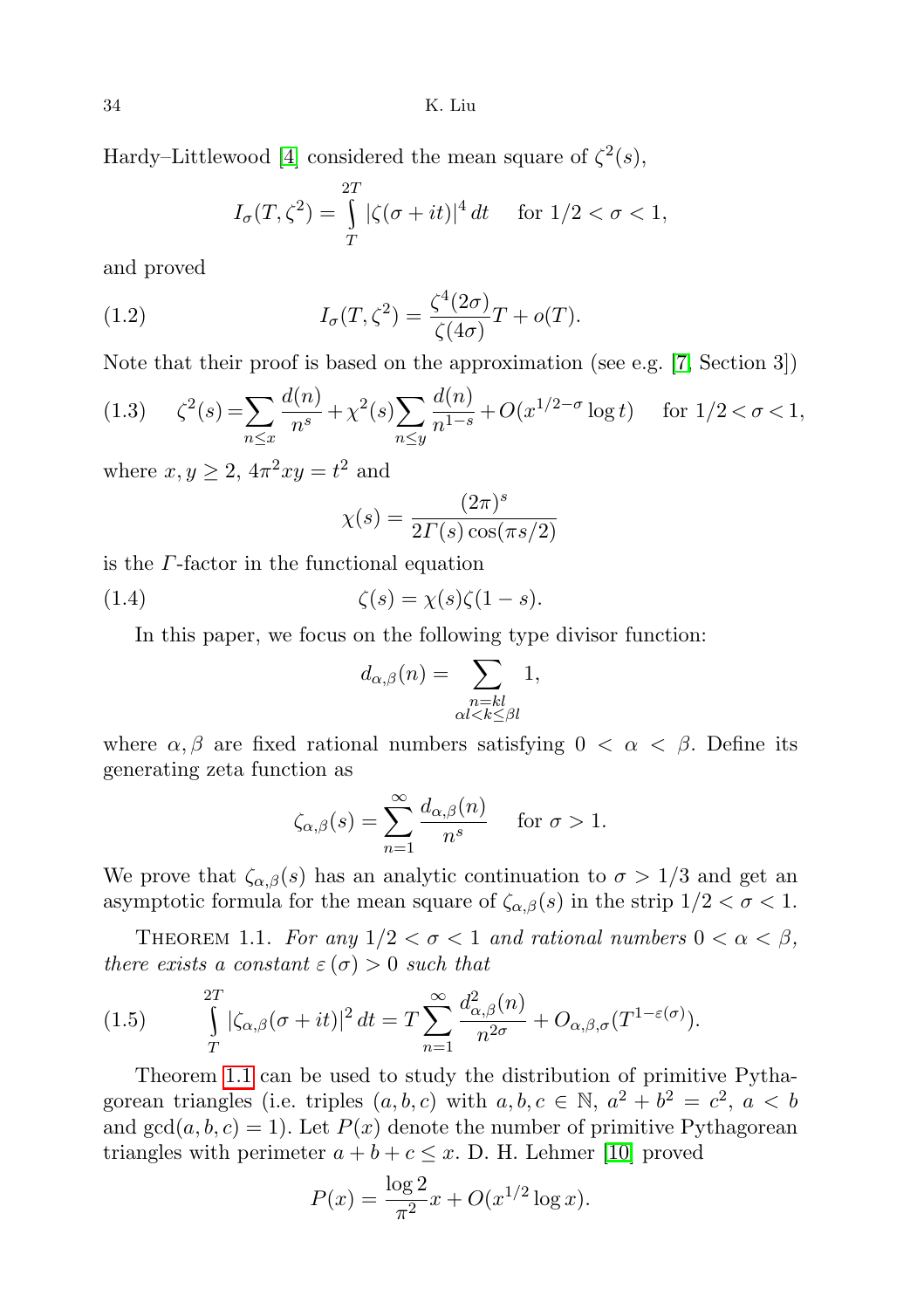It is difficult to reduce the exponent  $1/2$  in the error term, which depends on the zero-free region of the Riemann zeta function. However, assuming the Riemann Hypothesis, it was showed in [\[11\]](#page-21-5) that, for any  $\varepsilon > 0$ , we have

(1.6) 
$$
P(x) = \frac{\log 2}{\pi^2} x + O_{\varepsilon} \left( x^{\frac{5805}{15408} + \varepsilon} \right).
$$

<span id="page-2-3"></span>We improve this result by applying Theorem [1.1](#page-1-0) and get

THEOREM 1.2. If the Riemann Hypothesis is true, then for any  $\varepsilon > 0$ ,

<span id="page-2-4"></span>
$$
P(x) = \frac{\log 2}{\pi^2} x + O_{\varepsilon}(x^{4/11+\varepsilon}).
$$

Note that  $\frac{5805}{15408} = 0.3767...$  and  $4/11 = 0.3636...$ 

2. Main steps in the proof of Theorem [1.1.](#page-1-0) First, let us recall the way of getting the asymptotic formula  $(1.2)$ . In [\[7,](#page-21-3) Chapter 3], using the functional equation  $(1.4)$ , Ivić derives the Voronoi formula for the error term  $\Delta(x)$  in [\(1.1\)](#page-0-0). Then in [\[7,](#page-21-3) Chapter 4], he gets the approximation [\(1.3\)](#page-1-3) by the Voronoi formula, from which we can obtain [\(1.2\)](#page-1-1) in a standard way.

Now observing that  $\zeta_{\alpha,\beta}(s)$  is similar to  $\zeta^2(s)$ , we may realize the mean square  $\int_T^{2T} |\zeta_{\alpha,\beta}(\sigma+it)|^2 dt$  as an analogue of  $\int_T^{2T} |\zeta(\sigma+it)|^4 dt$ . Our main steps in the proof of Theorem [1.1](#page-1-0) are similar to the proof of [\(1.2\)](#page-1-1): In Section 4, we study the asymptotics of the summatory function

(2.1) 
$$
D_{\alpha,\beta}(x) = \sum_{n \leq x} d_{\alpha,\beta}(n).
$$

In Section 5, we derive a Voronoi type formula for the error term

<span id="page-2-2"></span>
$$
\Delta_{\alpha,\beta}(x) = D_{\alpha,\beta}(x) - \text{main terms.}
$$

In Section 6, using the asymptotic formula for  $D_{\alpha,\beta}(x)$  and the Voronoi type formula for  $\Delta_{\alpha,\beta}(x)$ , we obtain the following approximation for  $\zeta_{\alpha,\beta}(s)$ , which is the key to the proof of Theorem [1.1.](#page-1-0)

<span id="page-2-1"></span>PROPOSITION 2.1. For fixed rational numbers  $\alpha, \beta > 0$ , the function  $\zeta_{\alpha,\beta}(s)$  can be analytically extended to the half-plane  $\sigma > 1/3$  with simple poles at  $s = 1/2, 1$ . Moreover, suppose  $T \geq 2$ ,  $s = \sigma + it$  and  $4\pi^2 xy = t^2$ . Then for any  $1/2 < \sigma < 1$  and  $T < t \leq 2T$ , we have

<span id="page-2-0"></span>(2.2) 
$$
\zeta_{\alpha,\beta}(s) = \sum_{n \le x} \frac{d_{\alpha,\beta}(n)}{n^s} + \chi^2(s) \sum_{n \le y} \frac{d_{\alpha,\beta}(n)}{n^{s-1}} + E_{\alpha,\beta}(s),
$$

where  $\chi(s)$  is given by [\(1.4\)](#page-1-2) and  $E_{\alpha,\beta}(s)$  satisfies

(2.3) 
$$
\int_{T}^{2T} |E_{\alpha,\beta}(\sigma + it)|^2 dt
$$
  
\n
$$
\ll_{\alpha,\beta,\sigma} (x^{-2\sigma}T^2 + x^{1-\sigma}T^{1/2} + x^{1/2-\sigma}T + x^{-\sigma}T^{3/2}) \log^3 T.
$$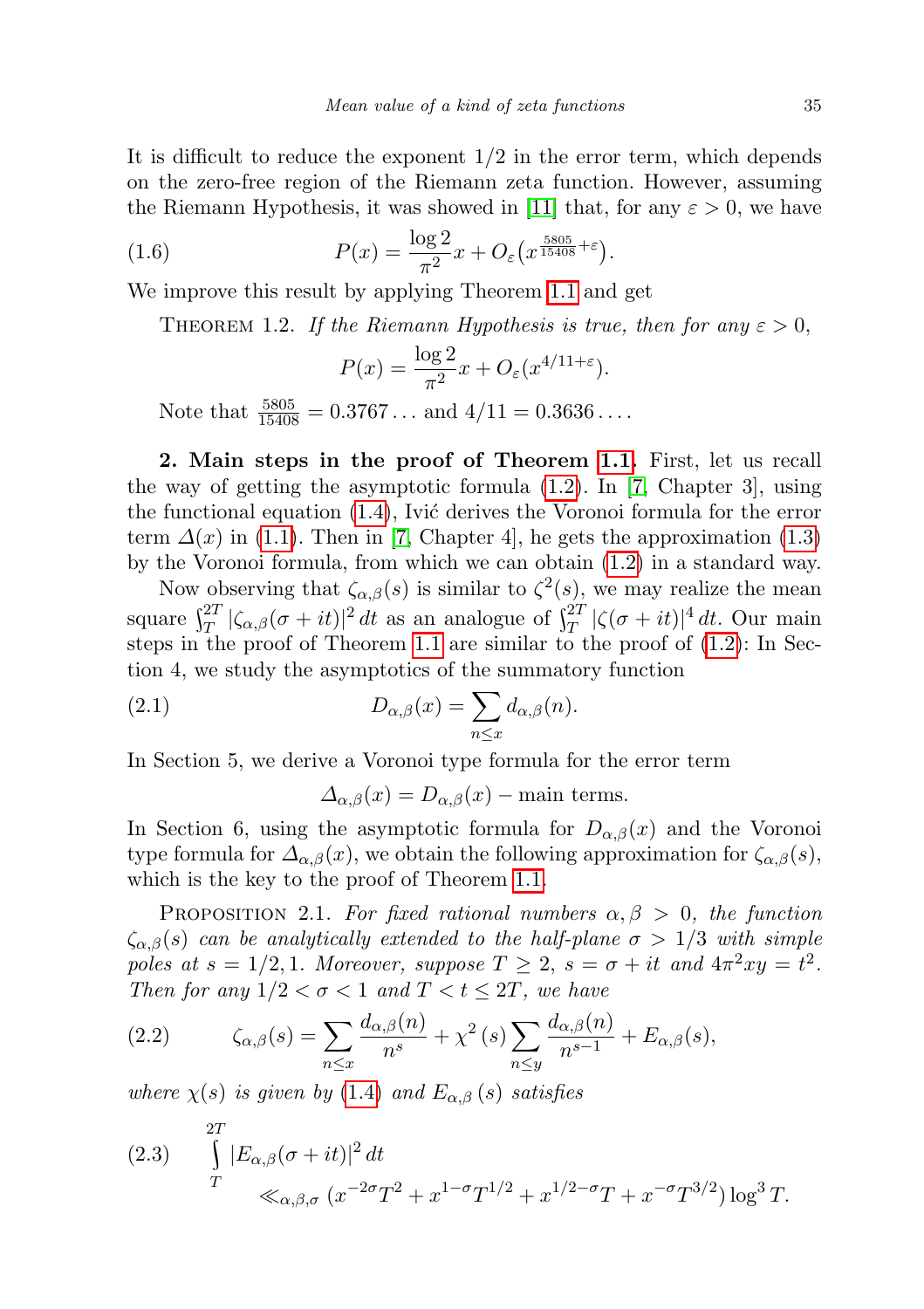36 K. Liu

From [\(2.2\)](#page-2-0), we can derive Theorem [1.1](#page-1-0) in a standard way. Hence the main work is to prove Proposition [2.1.](#page-2-1)

**3. Preliminary lemmas.** Denote the integer part of u by  $[u]$ . Let  $\psi(u) = u - [u] - 1/2$  and  $e(x) = e^{2\pi i x}$ . It is well known that  $\psi(u)$  has a truncated Fourier expansion (see e.g. [\[5\]](#page-21-6)).

<span id="page-3-0"></span>LEMMA 3.1. For any real number  $H > 2$ , we have

<span id="page-3-2"></span>
$$
\psi(u) = -\frac{1}{2\pi i} \sum_{1 \le |h| \le H} \frac{1}{h} e(hu) + O(G(u, H)),
$$

where

(3.1) 
$$
G(u, H) = \min\left(1, \frac{1}{H\|u\|}\right).
$$

We will use the first derivative test (see e.g. [\[12,](#page-21-7) Chapter 21]).

<span id="page-3-3"></span>LEMMA 3.2. Let  $G(x)$  and  $F(x)$  be real differentiable functions such that  $F'(x)/G(x)$  is monotonic and either  $F'(x)/G(x) \geq m > 0$  or  $F'(x)/G(x) \leq$  $-m < 0$ . Then b

$$
\left|\int\limits_a^v G(x)e^{iF(x)}\,dx\right|\leq 4m^{-1}.
$$

We will also use the following van der Corput B-process (see [\[8,](#page-21-8) Lemma 2.2]).

<span id="page-3-1"></span>LEMMA 3.3. Let  $C_i$ ,  $i = 1, \ldots, 7$ , be absolute positive constants. Suppose that g is a real-valued function which has four continuous derivatives on the interval  $[A, B]$ . Let L and W be real parameters not less than 1 such that  $C_1L \leq B - A \leq C_2L$ 

$$
|g^{(j)}(\omega)| \le -C_{j+2}WL^{1-j} \quad \text{ for } \omega \in [A, B], j = 1, 2, 3, 4,
$$

and

$$
g''(\omega) \ge C_7WL^{-1}
$$
 or  $g''(\omega) \le -C_7WL^{-1}$ , for  $\omega \in [A, B]$ .

Let  $\phi$  denote the inverse function of g'. Define

$$
\epsilon_f = \begin{cases} e^{\pi i/4} & \text{if } g''(\omega) > 0 \text{ for all } \omega \in [A, B], \\ e^{-\pi i/4} & \text{if } g''(\omega) < 0 \text{ for all } \omega \in [A, B] \end{cases}
$$

and

$$
r(x) = \begin{cases} 0 & \text{if } g'(x) \in \mathbb{Z}, \\ \min(1/\|g'(x)\|, \sqrt{L/W}) & \text{else,} \end{cases}
$$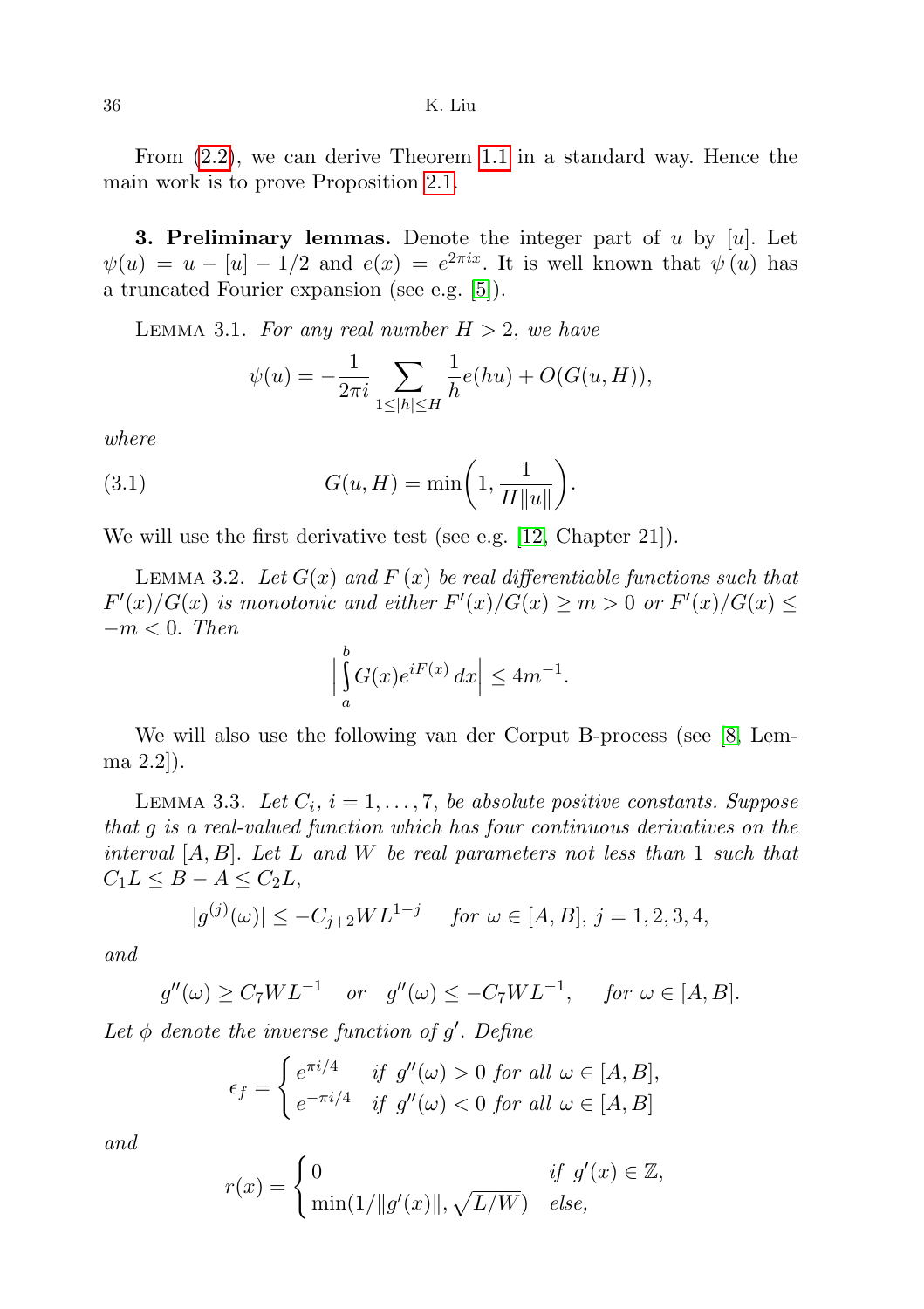with  $\|\cdot\|$  denoting the distance from the nearest integer. Then

$$
\sum_{A < l \leq B} e(g(l)) = \epsilon_f \sum_{\min(g'(A), g'(B)) \leq k \leq \max(g'(A), g'(B))} \frac{e(g(\phi(k)) - k\phi(k))}{\sqrt{|g''(\phi(k))|}} + O(r(A) + r(B) + \log(2 + W)),
$$

with the notation

 $\alpha$ 

$$
\sum_{m\leq b}^{\prime\prime}\Phi(n)=\tfrac{1}{2}(\chi_{\mathbb{Z}}(a)\Phi(a)+\chi_{\mathbb{Z}}(b)\Phi(b))+\sum_{a
$$

where  $\chi_{\mathbb{Z}}(\cdot)$  is the indicator function of the integers and the O-constant depends on the constants  $C_i$ ,  $i = 1, \ldots, 7$ .

## 4. Asymptotic formula for the summatory function

<span id="page-4-1"></span>PROPOSITION 4.1. Let  $\alpha = p_1/q_1$  and  $\beta = p_2/q_2$  with  $p_1, p_2, q_1, q_2 \in \mathbb{N}$ ,  $gcd(p_1, q_1) = 1$  and  $gcd(q_1, q_2) = 1$ . Then

$$
D_{\alpha,\beta}(x) = c_1 x + c_2 \sqrt{x} + \Delta_{\alpha,\beta}(x),
$$

where

$$
c_1 = c_1(\alpha, \beta) = \frac{\log \alpha - \log \beta}{2}
$$
,  $c_2 = c_2(\alpha, \beta) = \frac{1}{2} \left( \sqrt{\frac{1}{p_2 q_2}} - \sqrt{\frac{1}{p_1 q_1}} \right)$ 

and

(4.1) 
$$
\Delta_{\alpha,\beta}(x) = -\sum_{\sqrt{x/\beta} < l \leq \sqrt{x/\alpha}} \psi(x/l) + O_{\alpha,\beta}(1).
$$

Proof. It is enough to consider

<span id="page-4-0"></span>
$$
d_{\alpha}(n) = \sum_{\substack{n = kl \ k \le \alpha}} 1
$$
 and  $D_{\alpha}(x) = \sum_{n \le x} d_{\alpha}(n)$ .

Clearly,

$$
D_{\alpha}(x) = \sum_{\substack{kl \le x \\ k \le \alpha l}} 1 = \sum_{l \le x} \sum_{k \le \min(x/l, \alpha l)} 1.
$$

Write

$$
(4.2)\qquad \qquad D_{\alpha}(x) = \sum_{1} + \sum_{2}
$$

with

$$
\sum_{1} = \sum_{l \leq \sqrt{x/\alpha}} \sum_{k \leq \alpha l} 1 \text{ and } \sum_{2} = \sum_{\sqrt{x/\alpha} < l \leq x} \sum_{k \leq x/l} 1.
$$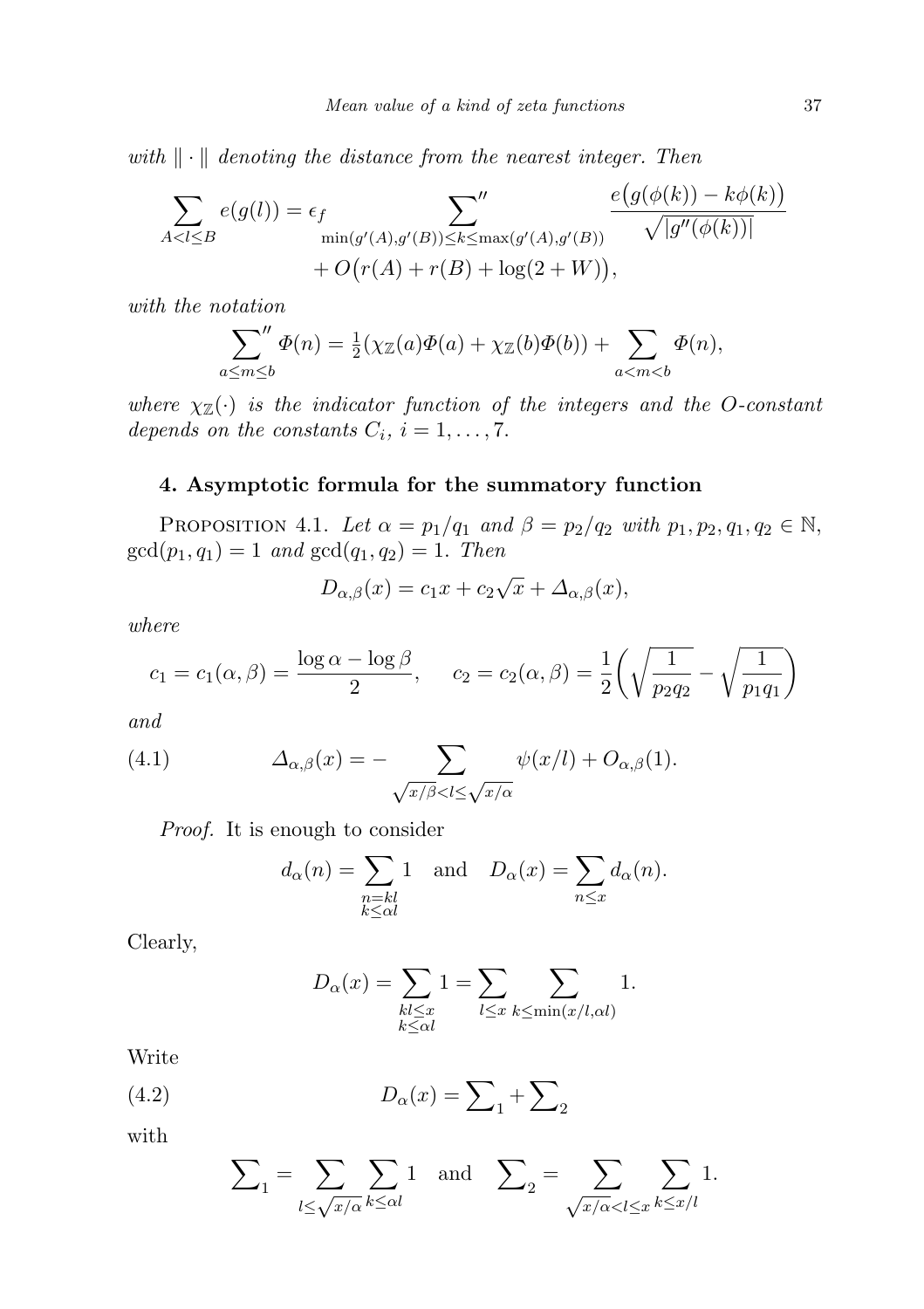It is easy to see that

(4.3) 
$$
\sum_{1} = \sum_{l \leq \sqrt{x/\alpha}} (\alpha l - \psi(\alpha l) - 1/2)
$$

$$
= \frac{x}{2} - \sqrt{\alpha x} \psi \left( \sqrt{\frac{x}{\alpha}} \right) - \sum_{l \leq \sqrt{x/\alpha}} \psi(\alpha l) - \frac{1}{2} \sqrt{\frac{x}{\alpha}} + O_{\alpha}(1).
$$

Similarly,

(4.4) 
$$
\sum_{2} = \sum_{\sqrt{x/\alpha} < l \leq x} (x/l - \psi(x/l) - 1/2)
$$
\n
$$
= x \sum_{\sqrt{x/\alpha} < l \leq x} 1/l - \sum_{\sqrt{x/\alpha} < l \leq x} \psi(x/l) - \frac{1}{2}x + \frac{1}{2} \sqrt{\frac{x}{\alpha}} + O(1).
$$

By Euler–Maclaurin summation, we have

(4.5) 
$$
\sum_{\sqrt{x/\alpha} < l \leq x} 1/l = \frac{1}{2} \log x + \frac{1}{2} \log \alpha + \sqrt{\frac{\alpha}{x}} \psi \left(\sqrt{\frac{x}{\alpha}}\right) + O_a\left(\frac{1}{x}\right).
$$

Combining  $(4.2)$ – $(4.5)$ , we get

$$
D_{\alpha}(x) = \frac{x}{2} \log x + \frac{\log \alpha}{2} x - \sum_{\sqrt{x/\alpha} < l \leq x} \psi(x/l) - \sum_{l \leq \sqrt{x/\alpha}} \psi(\alpha l) + O_{\alpha}(1).
$$

Note that

$$
-\sum_{l\leq\sqrt{x/\alpha}}\psi(\alpha l)=-\sum_{l\leq\sqrt{q_1x/p_1}}\psi\left(\frac{p_1l}{q_1}\right)=\frac{1}{2}\sqrt{\frac{x}{p_1q_1}}+O_{\alpha}(1).
$$

Hence

(4.6) 
$$
D_{\alpha}(x) = \frac{x}{2} \log x + \frac{\log \alpha}{2} x - \sum_{\sqrt{x/\alpha} < l \leq x} \psi(x/l)
$$

$$
+ \frac{1}{2} \sqrt{\frac{x}{p_1 q_1}} + O_{\alpha}(1).
$$

Similarly, for

$$
d_{\beta}(n) = \sum_{\substack{n=kl \ k \le \beta l}} 1
$$
 and  $D_{\beta}(x) = \sum_{n \le x} d_{\beta}(n)$ ,

we have

<span id="page-5-0"></span>(4.7) 
$$
D_{\beta}(x) = \frac{x}{2} \log x + \frac{\log \beta}{2} x - \sum_{\sqrt{x/\beta} < l \leq x} \psi(x/l) + \frac{1}{2} \sqrt{\frac{x}{p_2 q_2}} + O_{\beta}(1).
$$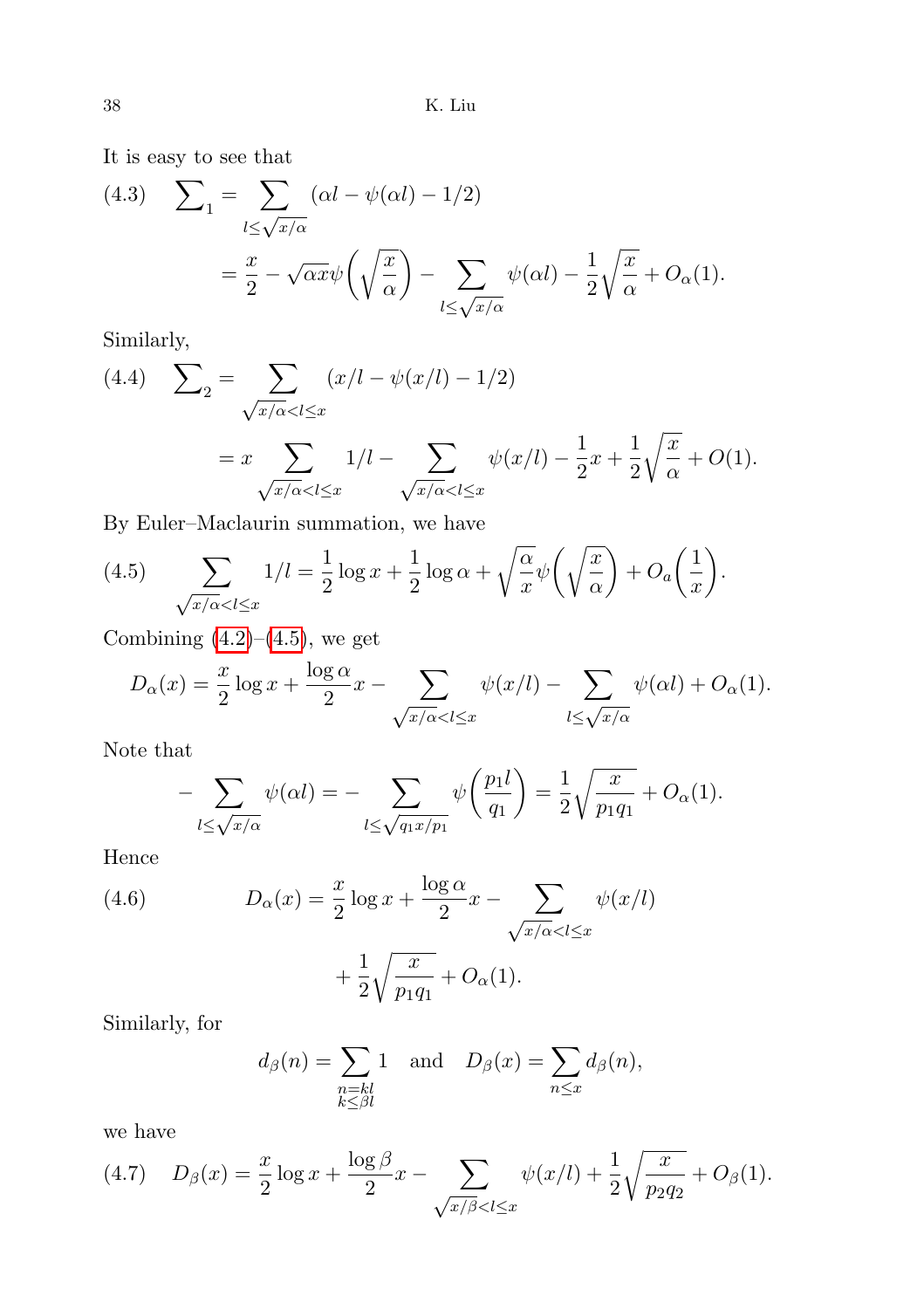Now Proposition [4.1](#page-4-1) follows from [\(4.6\)](#page-4-0), [\(4.7\)](#page-5-0) and

$$
D_{\alpha,\beta}(x) = D_{\beta}(x) - D_{\alpha}(x). \quad \blacksquare
$$

<span id="page-6-2"></span>Corollary 4.2. We have

$$
D_{\alpha,\beta}(x) = c_1 x + c_2 \sqrt{x} + O_{\alpha,\beta}(x^{1/3}),
$$

where  $c_1, c_2$  are as in Proposition [4.1](#page-4-1).

Proof. This can be proved easily (even with a better upper bound for the error term) by applying Lemma [3.1](#page-3-0) and exponential pairs (see [\[3\]](#page-20-0)) to Proposition [4.1.](#page-4-1)  $\blacksquare$ 

5. A Voronoi type formula. In this section, we will use the technique of [\[8\]](#page-21-8) to derive a Voronoi type formula for  $\Delta_{\alpha,\beta}(x)$ . Define

$$
d_{\alpha,\beta}(n,H) = \sum_{1 \le h \le H} \sum_{\substack{h \alpha \le k \le h\beta \\ n = hk}} 1,
$$

where  $\sum^{\prime\prime}$  is as in Lemma [3.3.](#page-3-1) Using the van der Corput B-process and the same argument as in [\[14,](#page-21-9) Section 6.2], we can derive the following Voronoi type formula for  $\Delta_{\alpha,\beta}(x)$ .

<span id="page-6-1"></span>LEMMA 5.1. Suppose  $\alpha, \beta > 0$  are fixed rational numbers and  $G(u, H)$ is given by [\(3.1\)](#page-3-2). Then for any  $H \geq 2$ , we have

$$
\Delta_{\alpha,\beta}(x) = M_{\alpha,\beta}(x,H) + E_{\alpha,\beta}(x,H) + F_{\alpha,\beta}(x,H),
$$

where

(5.1) 
$$
M_{\alpha,\beta}(x,H) = \frac{x^{1/4}}{\pi\sqrt{2}} \sum_{n \le \beta H^2} \frac{d_{\alpha,\beta}(n,H)}{n^{3/4}} \cos(4\pi\sqrt{nx} - \pi/4),
$$

(5.2) 
$$
E_{\alpha,\beta}(x,H) \ll \sum_{\sqrt{x/\alpha} < l \leq \sqrt{x/\beta}} G\left(\frac{x}{l},H\right),
$$

(5.3)  $F_{\alpha,\beta}(x,H) \ll_{\alpha,\beta} \log H$ .

Proof. Applying Lemma [3.1](#page-3-0) to [\(4.1\)](#page-4-0), we get

$$
\Delta_{\alpha,\beta}(x) = \frac{1}{2\pi i} \sum_{1 \le |h| \le H} \frac{1}{h} \sum_{\sqrt{x/\beta} < l \le \sqrt{x/\alpha}} e\left(\frac{hx}{l}\right) + E_{\alpha,\beta}(x,H) + O_{\alpha,\beta}(1)
$$

with

<span id="page-6-0"></span>(5.4) 
$$
E_{\alpha,\beta}(x,H) \ll \sum_{\sqrt{x/\alpha} < l \leq \sqrt{x/\beta}} G\left(\frac{x}{l},H\right).
$$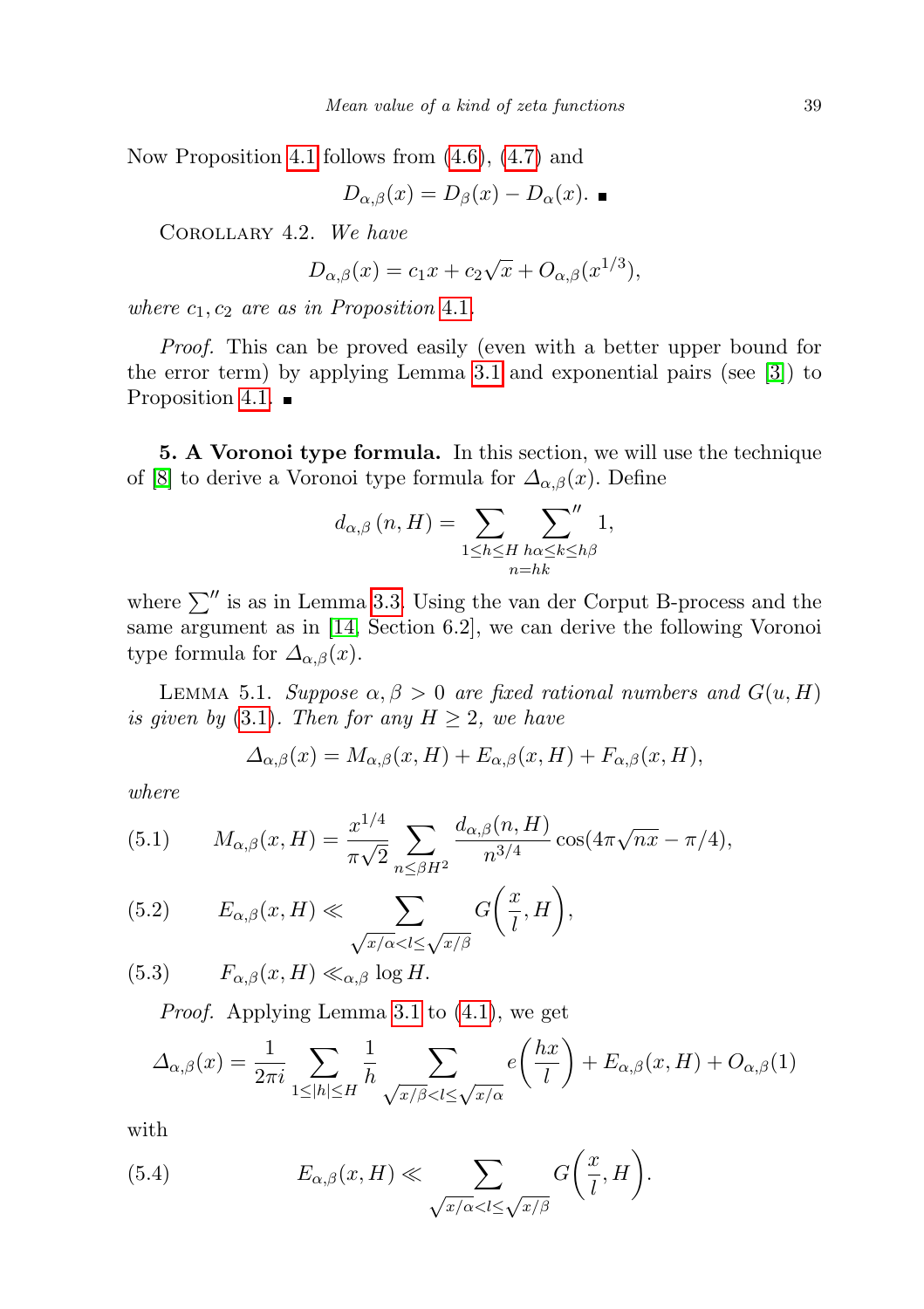40 K. Liu

Let

<span id="page-7-0"></span>(5.5) 
$$
S_{\alpha,\beta}(x,H) = \frac{1}{2\pi i} \sum_{1 \leq h \leq H} \frac{1}{h} \sum_{\sqrt{x/\beta} < l \leq \sqrt{x/\alpha}} e\left(\frac{hx}{l}\right).
$$

Then we can write

<span id="page-7-2"></span>(5.6) 
$$
\Delta_{\alpha,\beta}(x) = \frac{1}{2\pi i} \left( S_{\alpha,\beta}(x,H) - \overline{S_{\alpha,\beta}(x,H)} \right) + E_{\alpha,\beta}(x,H) + O_{\alpha,\beta}(1).
$$

To treat the inner sum

$$
\sum_{\sqrt{x/\beta} < l \le \sqrt{x/\alpha}} e\left(\frac{hx}{l}\right) \quad \text{for } l \le h \le H
$$

in [\(5.5\)](#page-7-0), we apply Lemma [3.3.](#page-3-1) Let

$$
A = \sqrt{\frac{x}{\beta}}, \quad B = \sqrt{\frac{x}{\alpha}}, \quad g(l) = \frac{hx}{l}.
$$

Then

$$
g'(l) = -\frac{hx}{l^2}, \quad g''(l) = \frac{2hx}{l^3}, \quad g^{(3)}(l) = -\frac{6hx}{l^4}, \quad g^{(4)}(l) = \frac{24hx}{l^5},
$$

$$
g'(B) = -h\alpha, \quad g'(A) = -h\beta, \quad \frac{2\alpha^{3/2}h}{\sqrt{x}} < g''(l) \le \frac{2\beta^{3/2}h}{\sqrt{x}}, \quad |g'''(l)| \ll_{\alpha,\beta} \frac{h}{x}.
$$

Hence we can take

<span id="page-7-3"></span>
$$
W = 1, \qquad L = \frac{\sqrt{x}}{h}, \qquad \phi(k) = \sqrt{-\frac{hx}{k}},
$$

$$
g(\phi(k)) - k\phi(k) = 2\sqrt{-hkx}, \qquad g''(\phi(k)) = 2\sqrt{\frac{(-k)^3}{hx}}.
$$

Noting that  $\alpha, \beta$  are rational numbers, we have

(5.7) 
$$
r(A), r(B) \ll_{\alpha,\beta} 1.
$$

Now for  $1 \leq h \leq H$ , by Lemma [3.3,](#page-3-1) we get

<span id="page-7-1"></span>(5.8) 
$$
\sum_{\sqrt{x/\alpha} < l \leq \sqrt{x/\beta}} e\left(\frac{hx}{l}\right)
$$
\n
$$
= \frac{e^{\pi i/4}}{\sqrt{2}} \sum_{-h\beta \leq k \leq -h\alpha} \frac{h^{1/4}x^{1/4}}{(-k)^{3/4}} e\left(2\sqrt{-h}kx\right) + O_{\alpha,\beta}(1)
$$
\n
$$
= \frac{1}{\sqrt{2}} \sum_{h\alpha \leq k \leq h\beta} \frac{h^{1/4}x^{1/4}}{k^{3/4}} e\left(2\sqrt{h}kx + 1/8\right) + O_{\alpha,\beta}(1).
$$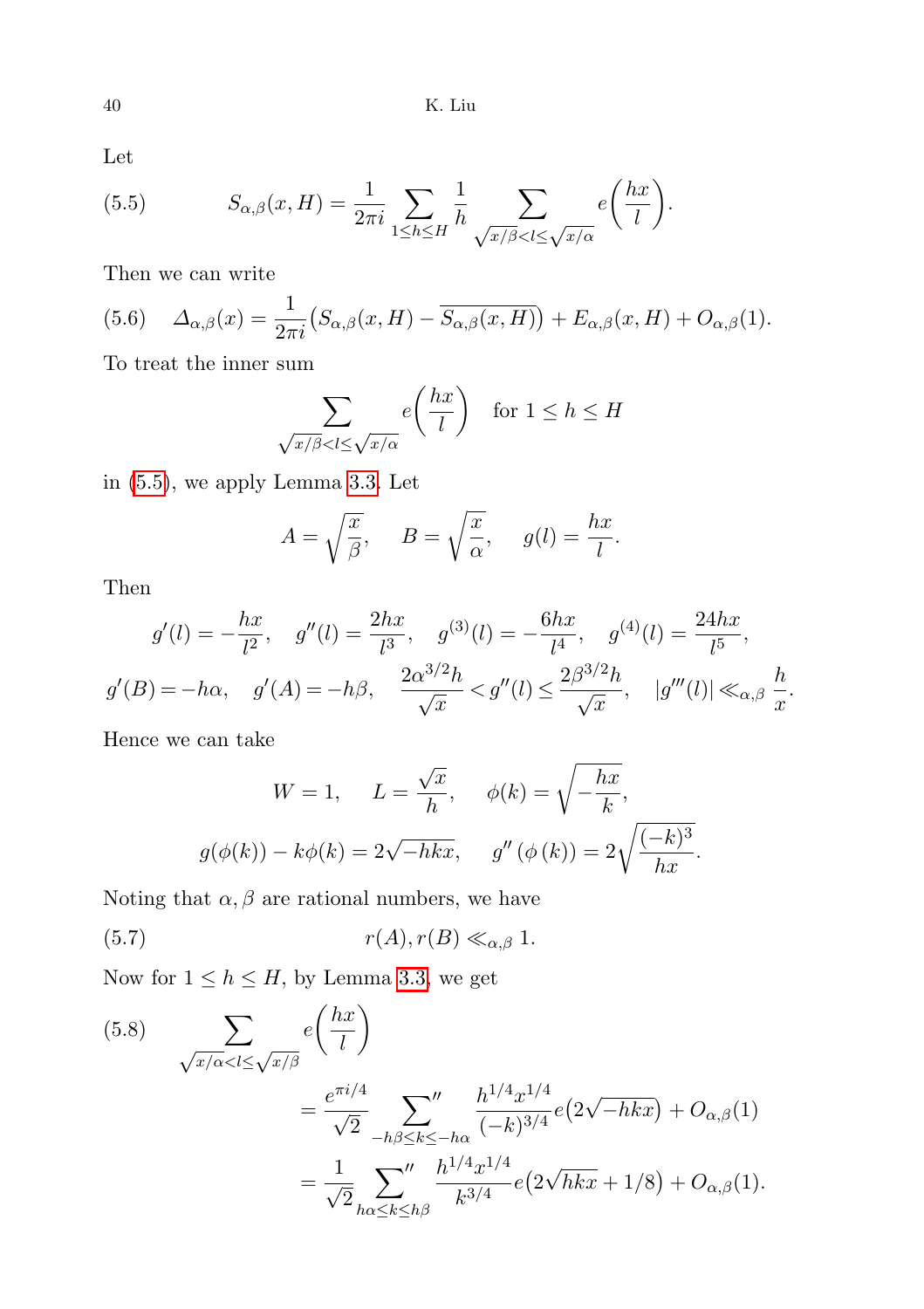Inserting  $(5.8)$  into  $(5.5)$  gives

$$
S_{\alpha,\beta}(x,H) = \frac{1}{\sqrt{2}} \sum_{1 \le h \le H} \frac{1}{h} \sum_{h\alpha \le k \le h\beta} \frac{h^{1/4}x^{1/4}}{k^{3/4}} e(2\sqrt{hk}x + 1/8) + O_{\alpha,\beta}(\log H)
$$
  
= 
$$
\frac{x^{1/4}}{\sqrt{2}} \sum_{1 \le h \le H} \sum_{h\alpha \le k \le h\beta} \frac{1}{(hk)^{3/4}} e(2\sqrt{hk}x + 1/8) + O_{\alpha,\beta}(\log H)
$$
  
= 
$$
\frac{x^{1/4}}{\sqrt{2}} \sum_{n \le \beta H^2} \frac{d_{\alpha,\beta}(n,H)}{n^{3/4}} e(2\sqrt{nx} + 1/8) + O_{\alpha,\beta}(\log H).
$$

Thus

$$
\frac{1}{2\pi i} \left( S_{\alpha,\beta}(x,H) - \overline{S_{\alpha,\beta}(x,H)} \right)
$$
  
= 
$$
\frac{x^{1/4}}{\pi \sqrt{2}} \sum_{n \le \beta H^2} \frac{d_{\alpha,\beta}(n,H)}{n^{3/4}} \cos(4\pi \sqrt{nx} - \pi/4) + O_{\alpha,\beta}(\log H).
$$

This combined with  $(5.6)$  and  $(5.4)$  yields Lemma [5.1.](#page-6-1)

REMARK 5.2. The bound  $(5.3)$  is important in the proof of Theorem [1.1.](#page-1-0) If  $\alpha, \beta$  are not rational numbers, the author has not been able to get the estimate [\(5.3\)](#page-6-1) because in this case [\(5.7\)](#page-7-3) does not hold.

<span id="page-8-0"></span>**6. Proof of Proposition [2.1.](#page-2-1)** First, let us show that  $\zeta_{\alpha,\beta}(s)$  can be analytically extended to  $\sigma > 1/3$ . For  $\sigma > 1$  and any  $N \ge 1$ , write

$$
\zeta_{\alpha,\beta}(s) = \sum_{n \leq N} \frac{d_{\alpha,\beta}(n)}{n^s} + \sum_{n > N} \frac{d_{\alpha,\beta}(n)}{n^s}
$$

$$
= \sum_{n \leq N} \frac{d_{\alpha,\beta}(n)}{n^s} + \int_{N^+}^{\infty} u^{-s} dD_{\alpha,\beta}(u),
$$

where  $D_{\alpha,\beta}(u)$  is defined by [\(2.1\)](#page-2-2). Applying Proposition [4.1,](#page-4-1) we get

$$
\zeta_{\alpha,\beta}(s) = \sum_{n \leq N} \frac{d_{\alpha,\beta}(n)}{n^s} + \int_{N^+}^{\infty} u^{-s} d(c_1 u + c_2 \sqrt{u} + \Delta_{\alpha,\beta}(u))
$$
  
= 
$$
\sum_{n \leq N} \frac{d_{\alpha,\beta}(n)}{n^s} + c_1 \int_{N^+}^{\infty} u^{-s} du + \frac{c_2}{2} \int_{N^+}^{\infty} u^{-s-1/2} du
$$
  
+ 
$$
\int_{N^+}^{\infty} u^{-s} d\Delta_{\alpha,\beta}(u).
$$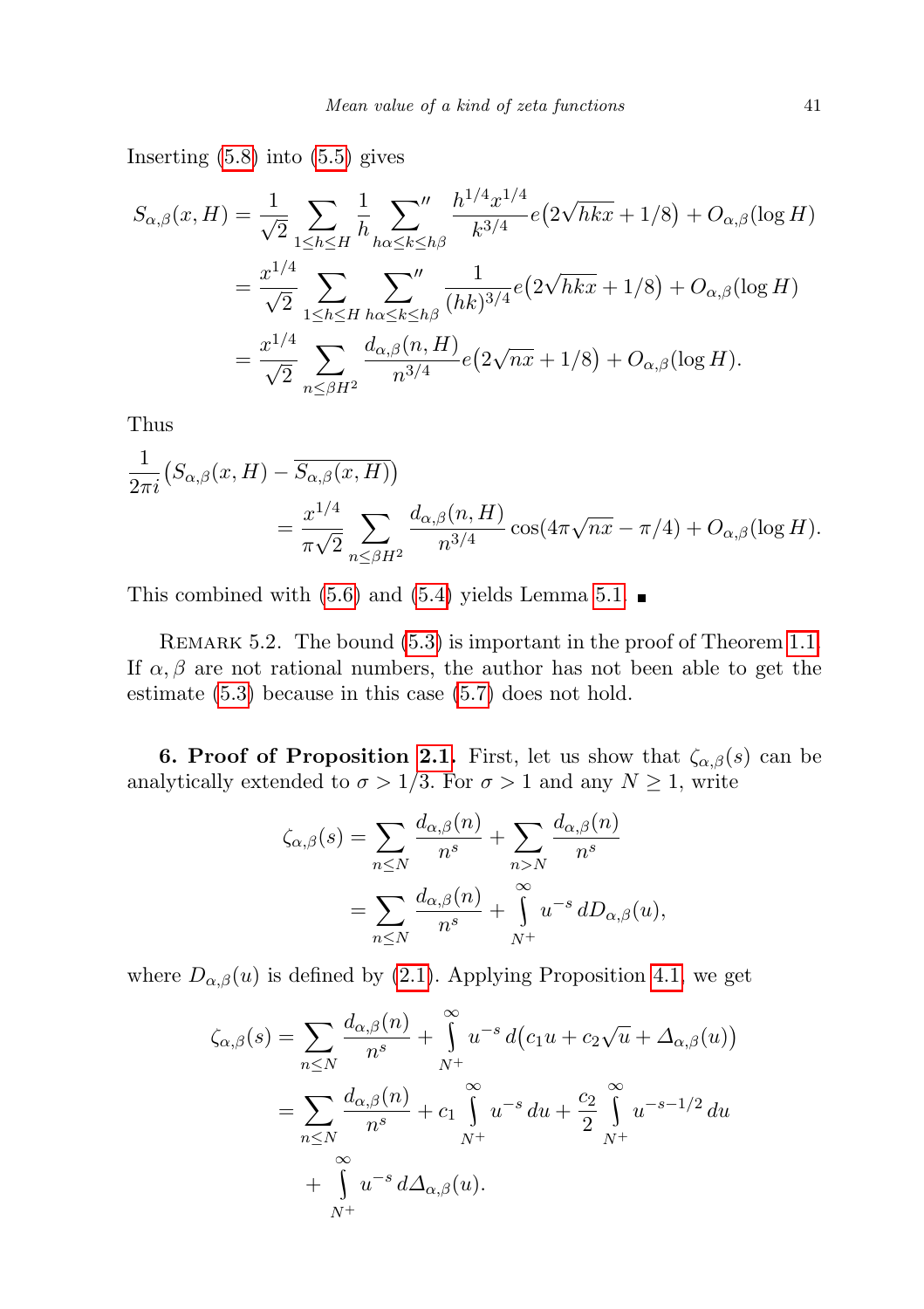By partial integration, we have

(6.1) 
$$
\zeta_{\alpha,\beta}(s) = \sum_{n \le N} \frac{d_{\alpha,\beta}(n)}{n^s} - \frac{c_1 N^{1-s}}{1-s} - \frac{c_2 N^{1/2-s}}{1-2s} + s \int_{N^+}^{\infty} \Delta_{\alpha,\beta}(u) u^{-s-1} du + O(N^{1/3-\sigma}).
$$

From Corollary [4.2,](#page-6-2) we can see that the integral in [\(6.1\)](#page-8-0) is absolutely convergent for  $\sigma > 1/3$ , hence [\(6.1\)](#page-8-0) gives an analytic continuation of  $\zeta_{\alpha,\beta}(s)$  for  $\sigma > 1/3$ . This proves the first assertion of Proposition [2.1.](#page-2-1)

Now suppose that  $\sigma > 1/3$  and  $2 \leq T < t \leq 2T$ . From now on, we take  $N = T<sup>A</sup>$  with  $A > 0$  being a constant, sufficiently large. Break the sum in  $(6.1)$  into

(6.2) 
$$
\sum_{n \leq N} \frac{d_{\alpha,\beta}(n)}{n^s} = \sum_{n \leq x} \frac{d_{\alpha,\beta}(n)}{n^s} + \sum_{x < n \leq N} \frac{d_{\alpha,\beta}(n)}{n^s}.
$$

For the second sum, applying Proposition [4.1](#page-4-1) again, we have

<span id="page-9-0"></span>
$$
\sum_{x < n \le N} \frac{d_{\alpha,\beta}(n)}{n^s} = \int\limits_x^N u^{-s} \, dD_{\alpha,\beta}(u) \\
= \int\limits_x^N u^{-s} \, d\big(c_1(\alpha,\beta)u + c_2(\alpha,\beta)\sqrt{u} + \Delta_{\alpha,\beta}(u)\big).
$$

By partial integration, we have

(6.3) 
$$
\sum_{x < n \le N} \frac{d_{\alpha,\beta}(n)}{n^s} = c_1(\alpha,\beta) \left( \frac{N^{1-s}}{1-s} - \frac{x^{1-s}}{1-s} \right) + c_2(\alpha,\beta) \left( \frac{N^{1/2-s}}{1-2s} - \frac{x^{1/2-s}}{1-2s} \right) + N^{-s} \Delta_{\alpha,\beta}(N) - x^{-s} \Delta_{\alpha,\beta}(x) + s \int_x^N \Delta_{\alpha,\beta}(u) u^{-s-1} du.
$$

Combining  $(6.1)$ – $(6.3)$ , we get

<span id="page-9-1"></span>(6.4) 
$$
\zeta_{\alpha,\beta}(s) = \sum_{n \le x} \frac{d_{\alpha,\beta}(n)}{n^s} + s \int_x^N \Delta_{\alpha,\beta}(u) u^{-s-1} du + O_{\alpha,\beta,\sigma}(x^{1-\sigma} t^{-1} + x^{1/3-\sigma})
$$

for any  $\sigma > 1/3$ .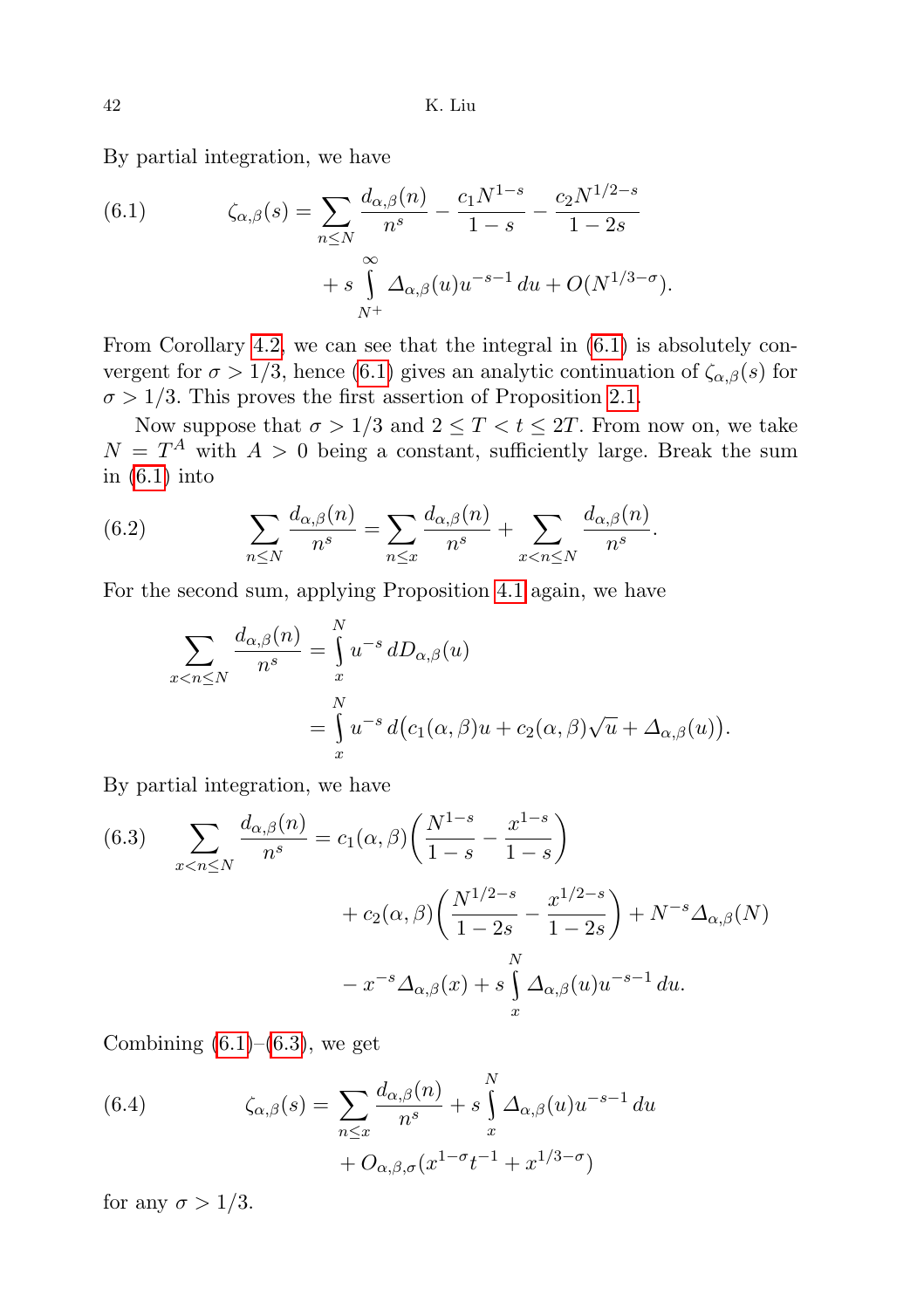Our tool to prove Proposition [2.1](#page-2-1) is the Voronoi formula for  $\Delta_{\alpha,\beta}(x)$ . Using Lemma [5.1,](#page-6-1) we can write

<span id="page-10-0"></span>(6.5) 
$$
s \int_{x}^{N} \Delta_{\alpha,\beta}(u) u^{-s-1} du = \mathfrak{M}(s) + \mathfrak{E}(s) + \mathfrak{F}(s),
$$

where

<span id="page-10-3"></span>(6.6) 
$$
\mathfrak{M}(s) = \mathfrak{M}_{\alpha,\beta}(s,H,x,N) = s \int_x^N M_{\alpha,\beta}(u,H) u^{-s-1} du,
$$

<span id="page-10-2"></span>(6.7) 
$$
\mathfrak{E}(s) = \mathfrak{E}_{\alpha,\beta}(s,H,x,N) = s \int_{x}^{N} E_{\alpha,\beta}(u,H) u^{-s-1} du,
$$

(6.8) 
$$
\mathfrak{F}(s) = \mathfrak{F}_{\alpha,\beta}(s,H,x,N) = s \int_{x}^{N} F_{\alpha,\beta}(u,H) u^{-s-1} du.
$$

In Lemmas [7.2](#page-11-0) and [7.3,](#page-11-1) we will show that the upper bound of  $\mathfrak{E}(s)$  is small when  $H$  is large compared to  $N$ . We will also show that the mean square of  $\mathfrak{F}(s)$  has an acceptable estimate. In Lemma [8.1,](#page-13-0) we will pick out the second term in  $(2.2)$  from  $\mathfrak{M}(s)$ . Combining  $(6.4)$  and  $(6.5)$  with Lemmas [7.2,](#page-11-0) [7.3](#page-11-1) and [8.1,](#page-13-0) we get Proposition [2.1.](#page-2-1)

7. An upper bound and a mean square estimate. To bound  $\mathfrak{E}(s)$ , we need the following mean value estimate for  $G(u, H)$  defined by [\(3.1\)](#page-3-2).

<span id="page-10-1"></span>LEMMA 7.1. For any  $N \geq 1$  and  $H \geq 2$ , we have  $\mathbf{v}$ 

$$
\int_{0}^{N} G(u, H) du \ll \frac{N \log H}{H}.
$$

*Proof.* Noting that  $G(u, H)$  is a positive 1-periodic function, we have

$$
\int_{0}^{N} G(u, H) du \leq \sum_{k=0}^{[N]} \int_{k}^{k+1} G(u, H) du \ll N \int_{0}^{1} G(u, H) du
$$

$$
= N \int_{-1/2}^{1/2} \min\left(1, \frac{1}{H||u||}\right) du.
$$

Noting that  $||u|| = |u|$  for  $u \in [-1/2, 1/2]$ , we get

$$
\int_{0}^{N} G(u, H) du \ll N \int_{-1/2}^{1/2} \min\left(1, \frac{1}{H|u|}\right) du \ll N \int_{0}^{1/2} \min\left(1, \frac{1}{Hu}\right) du
$$
  

$$
\ll N \int_{0}^{1/H} du + \frac{N}{H} \int_{1/H}^{1/2} \frac{1}{u} du,
$$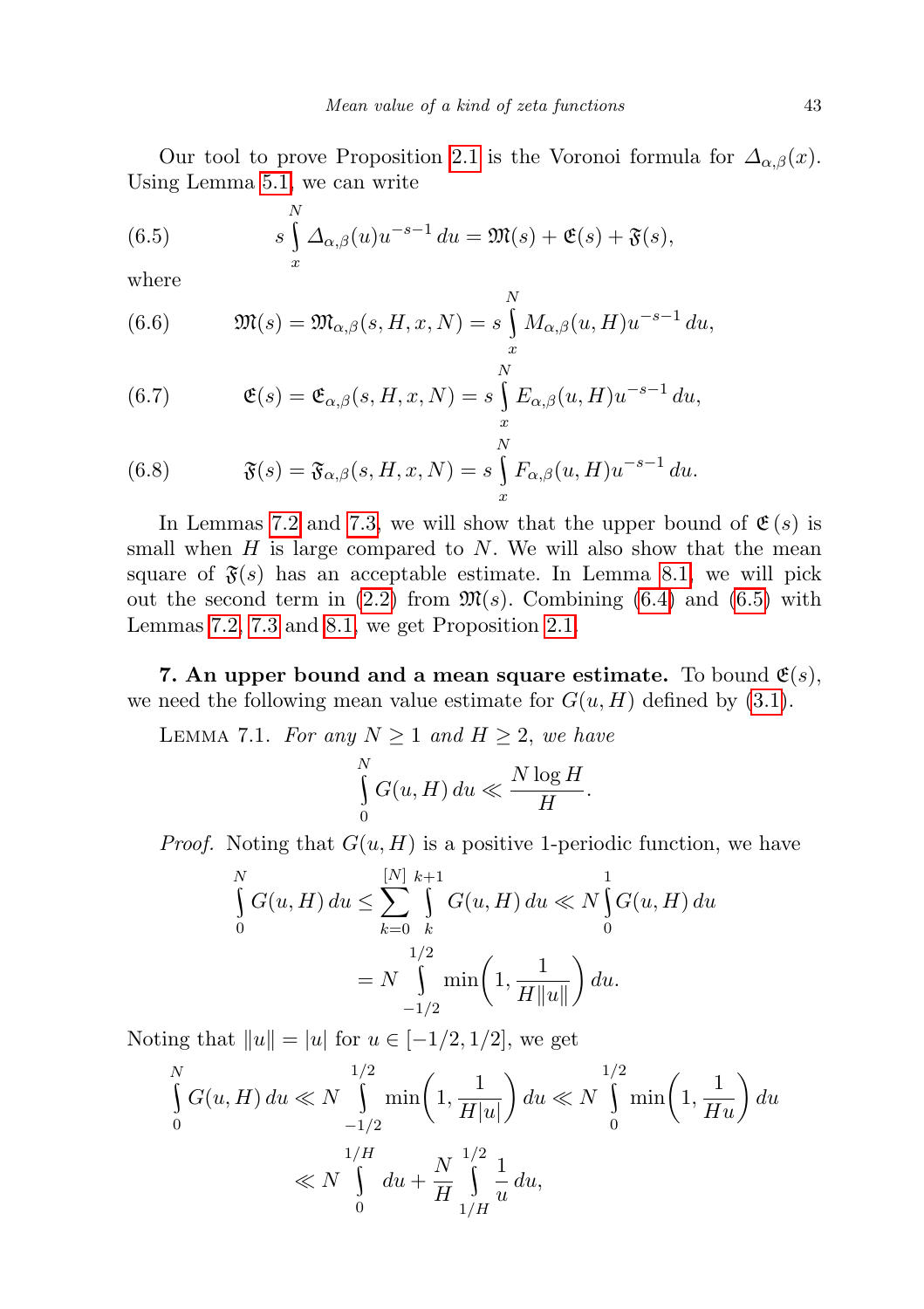which yields

$$
\int_{0}^{N} G(u, H) du \ll \frac{N \log H}{H}.
$$

<span id="page-11-0"></span>By Lemma [7.1,](#page-10-1) we can get

LEMMA 7.2. For any  $\sigma > 1/2$ , we have

$$
\mathfrak{E}(s) \ll \frac{tx^{-\sigma-1}N^2\log H}{H}.
$$

Proof. By [\(6.7\)](#page-10-2) and trivial estimates, we get

$$
\mathfrak{E}(s) \ll t \int_{x}^{N} \sum_{\sqrt{u/\alpha} < l \leq \sqrt{u/\beta}} G\left(\frac{u}{l}, H\right) u^{-\sigma - 1} du
$$
\n
$$
\ll t x^{-\sigma - 1} \sum_{\sqrt{x/\alpha} < l \leq \sqrt{N/\beta}} \int_{x}^{N} G\left(\frac{u}{l}, H\right) du
$$
\n
$$
= t x^{-\sigma - 1} \sum_{\sqrt{x/\alpha} < l \leq \sqrt{N/\beta}} \int_{x/l}^{N/l} G(u, H) du.
$$

This combined with Lemma [7.1](#page-10-1) yields

$$
\mathfrak{E}(s) \ll tx^{-\sigma-1} \sum_{l \leq \sqrt{N/\beta}} l \int_{0}^{N} G(u, H) du \ll \frac{tx^{-\sigma-1} N^2 \log H}{H}.
$$

Now we consider the mean square of  $\mathfrak{F}(s)$ .

<span id="page-11-1"></span>LEMMA 7.3. For  $\sigma > 1/2$ , we have

$$
\int\limits_T^{2T} |\mathfrak{F}(s)|^2 dt \ll_{\alpha,\beta,\sigma} x^{-2\sigma} T^2 \log^2 H \log N.
$$

*Proof.* Noting that  $F_{\alpha,\beta}(u) \ll_{\alpha,\beta} \log H$  and unfolding the square in the integral, we get

$$
\int_{T}^{2T} |\mathfrak{F}(s)|^2 dt \ll T^2 \int_{T}^{2T} \left| \int_{x}^{N} F_{\alpha,\beta}(u) u^{-s-1} du \right|^2 dt
$$
  

$$
\ll_{\alpha,\beta} T^2 \log^2 H \int_{x}^{N} \int_{x}^{N} (u_1 u_2)^{-\sigma-1} \left| \int_{T}^{2T} \left(\frac{u_2}{u_1}\right)^{it} dt \right| du_1 du_2.
$$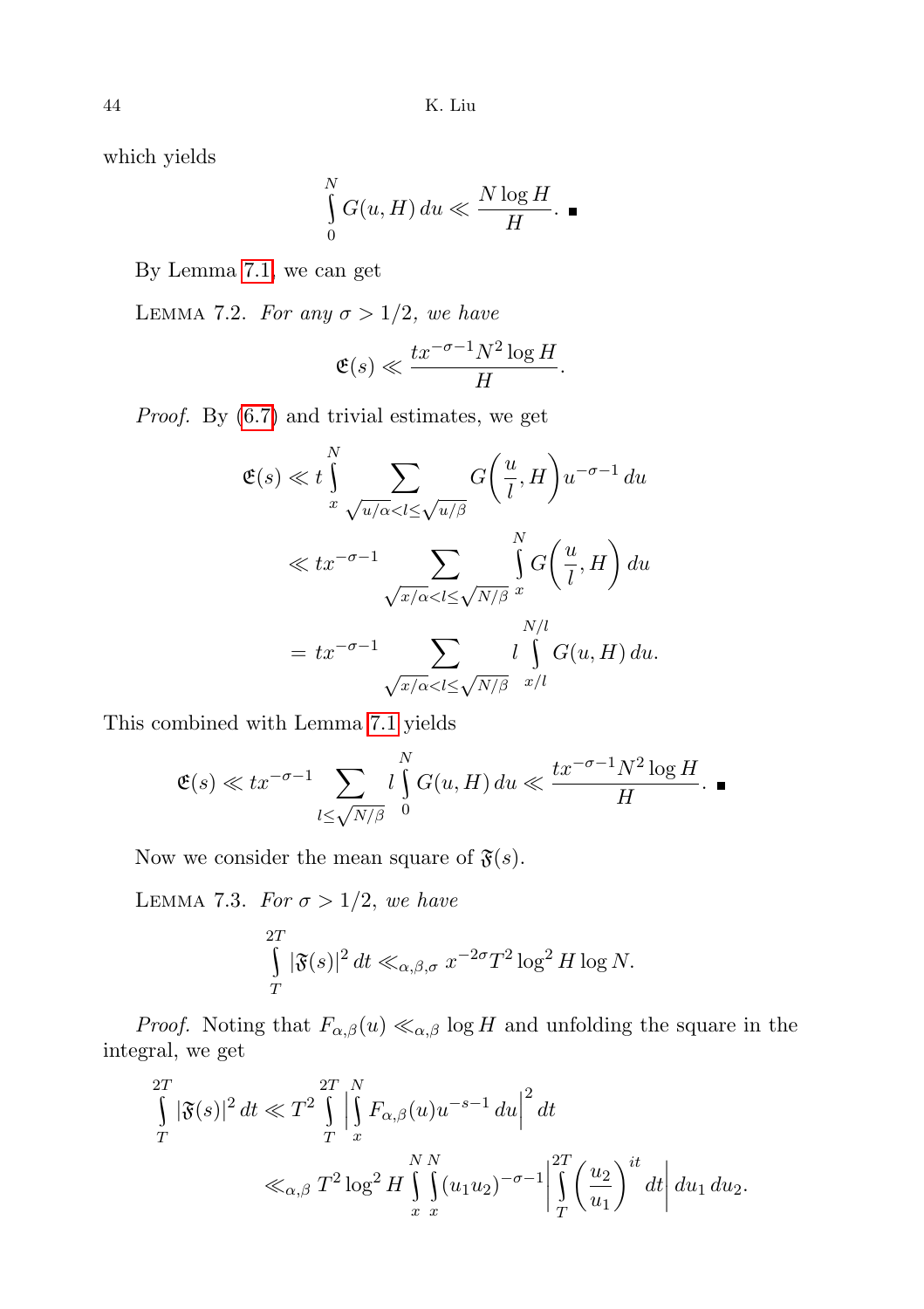Applying Lemma [3.2](#page-3-3) to the above integral over  $t$ , we have

$$
\int_{T}^{2T} |\mathfrak{F}(s)|^2 dt \ll_{\alpha,\beta} T^2 \log^2 H \int_{x}^{N} \int_{x}^{N} (u_1 u_2)^{-\sigma-1} \min\left(T, \frac{1}{|\log \frac{u_2}{u_1}|}\right) du_1 du_2
$$
  

$$
\ll_{\alpha,\beta} T^2 \log^2 H \int_{x}^{N} \int_{u_1}^{N} (u_1 u_2)^{-\sigma-1} \min\left(T, \frac{1}{\log \frac{u_2}{u_1}}\right) du_1 du_2.
$$

Write this as

(7.1) 
$$
\int_{T}^{2T} |\mathfrak{F}(s)|^2 dt \ll_{\alpha,\beta} \int_{1} + \int_{2} + \int_{3}.
$$

where

<span id="page-12-0"></span>
$$
\int_{1}^{\infty} = T^{3} \log^{2} H \int_{x}^{N} u_{1}^{-\sigma-1} \int_{u_{1}}^{e^{1/T} u_{1}} u_{2}^{-\sigma-1} du_{2} du_{1},
$$
\n
$$
\int_{2}^{\infty} = T^{2} \log^{2} H \int_{x}^{N} u_{1}^{-\sigma-1} \int_{e^{1/T} u_{1}}^{e^{3} u_{1}} u_{2}^{-\sigma-1} \frac{1}{\log \frac{u_{2}}{u_{1}}} du_{2} du_{1},
$$
\n
$$
\int_{3}^{\infty} = T^{2} \log^{2} H \int_{x}^{N} u_{1}^{-\sigma-1} \int_{\frac{3}{2} u_{1}}^{N} u_{2}^{-\sigma-1} \frac{1}{\log \frac{u_{2}}{u_{1}}} du_{2} du_{1}.
$$

Let us deal with  $\int_i$ ,  $i = 1, 2, 3$ , separately. For  $\int_1$ , we have

$$
\int_{1}^{\infty} \mathcal{K}^{3} \log^{2} H \int_{x}^{N} u_{1}^{-2\sigma-2} \int_{u_{1}}^{e^{1/T} u_{1}} du_{2} du_{1}
$$
  

$$
\ll T^{3} \log^{2} H \int_{x}^{N} u_{1}^{-2\sigma-2} (e^{1/T} u_{1} - u_{1}) du_{1}
$$
  

$$
\ll T^{3} (e^{1/T} - 1) \log^{2} H \int_{x}^{N} u_{1}^{-2\sigma-1} du_{1},
$$

which yields

(7.2) 
$$
\int_{1}^{\infty} \ll_{\sigma} x^{-2\sigma} T^{2} \log^{2} H.
$$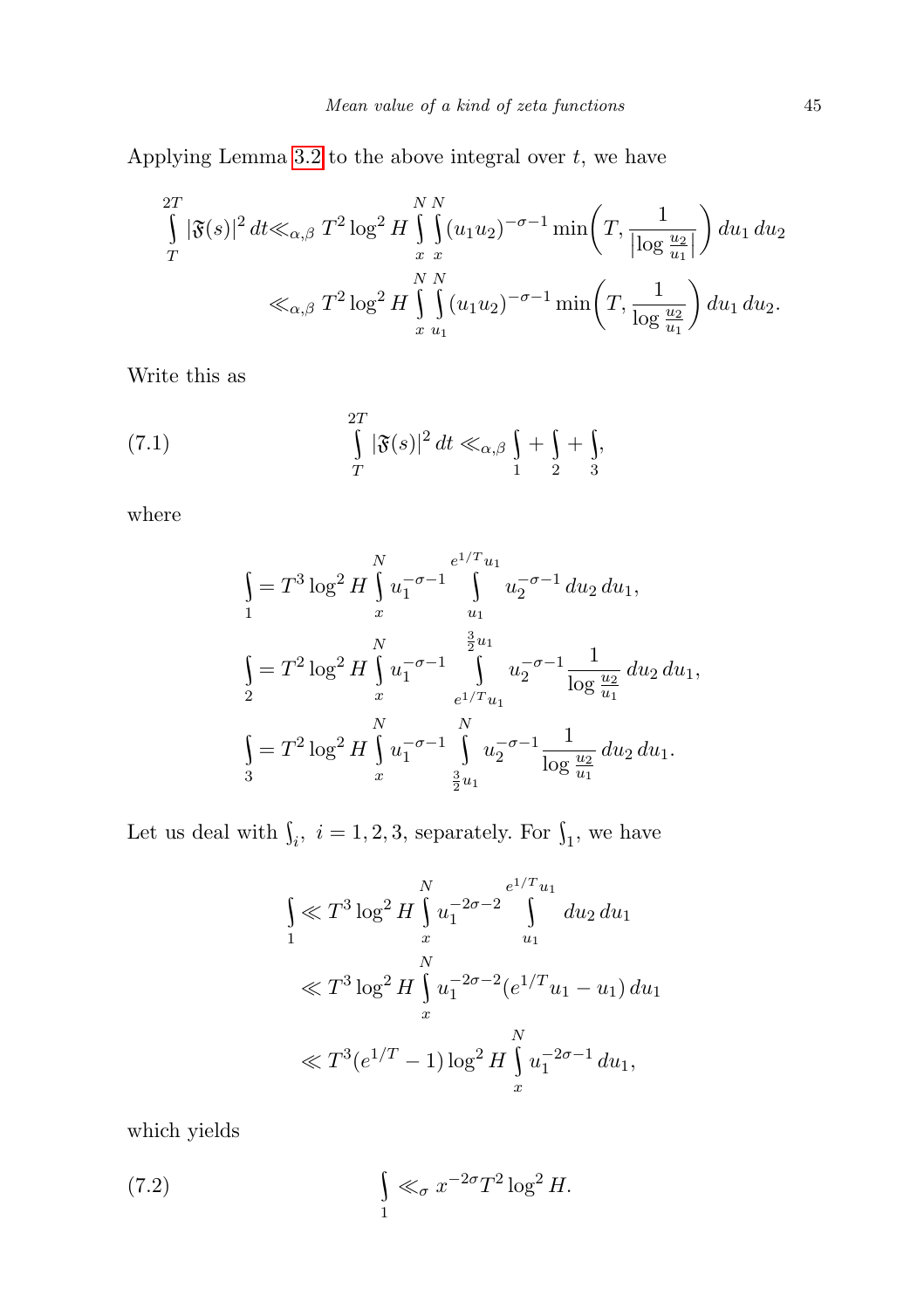For  $\int_2$ , we have

$$
\int_{2}^{\infty} = T^{2} \log^{2} H \int_{x}^{N} u_{1}^{-\sigma-1} \int_{e^{1/T} u_{1}}^{e^{2} u_{1}} u_{2}^{-\sigma-1} \frac{1}{\log \frac{u_{2}}{u_{1}}} du_{2} du_{1}
$$
\n
$$
= T^{2} \log^{2} H \int_{x}^{N} u_{1}^{-\sigma-1} \int_{e^{1/T} u_{1}}^{e^{2} u_{1}} u_{2}^{-\sigma-1} \frac{1}{\log(1 + \frac{u_{2} - u_{1}}{u_{1}})}) du_{2} du_{1}
$$
\n
$$
\ll T^{2} \log^{2} H \int_{x}^{N} u_{1}^{-2\sigma-1} \int_{e^{1/T} u_{1}}^{e^{2} u_{1}} \frac{1}{u_{2} - u_{1}} du_{2} du_{1}
$$
\n
$$
\ll T^{2} \log^{2} H \int_{x}^{N} u_{1}^{-2\sigma-1} \log u_{1} du_{1},
$$

which yields

(7.3) 
$$
\int_{2} \ll_{\sigma} x^{-2\sigma} T^{2} \log^{2} H \log N.
$$

For  $\int_3$ , we have

<span id="page-13-1"></span>(7.4) 
$$
\int_{3}^{\infty} \int_{0}^{\infty} \int_{0}^{\infty} \int_{0}^{\infty} \int_{0}^{\infty} u^{-\sigma - 1} du \, du \, du \, du
$$

From  $(7.1)–(7.4)$  $(7.1)–(7.4)$  $(7.1)–(7.4)$ , we get Lemma [7.3.](#page-11-1)

8. Picking out the second term in Proposition [2.1.](#page-2-1) The second term of  $(2.2)$  in Proposition [2.1](#page-2-1) is hidden in  $\mathfrak{M}(s)$ . In this section, we will pick it out and prove

<span id="page-13-0"></span>LEMMA 8.1. For  $\sigma > 1/2$ , we have

<span id="page-13-2"></span>(8.1) 
$$
\mathfrak{M}(s) = \chi^2(s) \sum_{n \le x} d_{\alpha,\beta}(n) n^{s-1} + O(t^{-1/2} x^{1-\sigma} \log H + x^{1/2-\sigma} \log t + x^{-\sigma} t^{1/2} \log t).
$$

The idea of the proof of Lemma [8.1](#page-13-0) comes from [\[7,](#page-21-3) Chapter 4]. By [\(6.6\)](#page-10-3) and  $(5.1)$ , we have

$$
\mathfrak{M}(s) = \frac{s}{\pi\sqrt{2}} \int_{x}^{N} u^{-s-3/4} \sum_{n \le \beta H^2} \frac{d_{\alpha,\beta}(n,H)}{n^{3/4}} \cos(4\pi\sqrt{nu} - \pi/4) du.
$$

Let  $\eta > 0$  be a fixed, sufficiently small constant. Using  $\cos z = \frac{e^{iz} + e^{-iz}}{2}$  $\frac{e^{-iz}}{2}$ , we can write

<span id="page-13-3"></span>(8.2) 
$$
\mathfrak{M}(s) = \mathfrak{M}_1(s) + \mathfrak{M}_2(s) + \mathfrak{M}_3(s) + \mathfrak{M}_4(s)
$$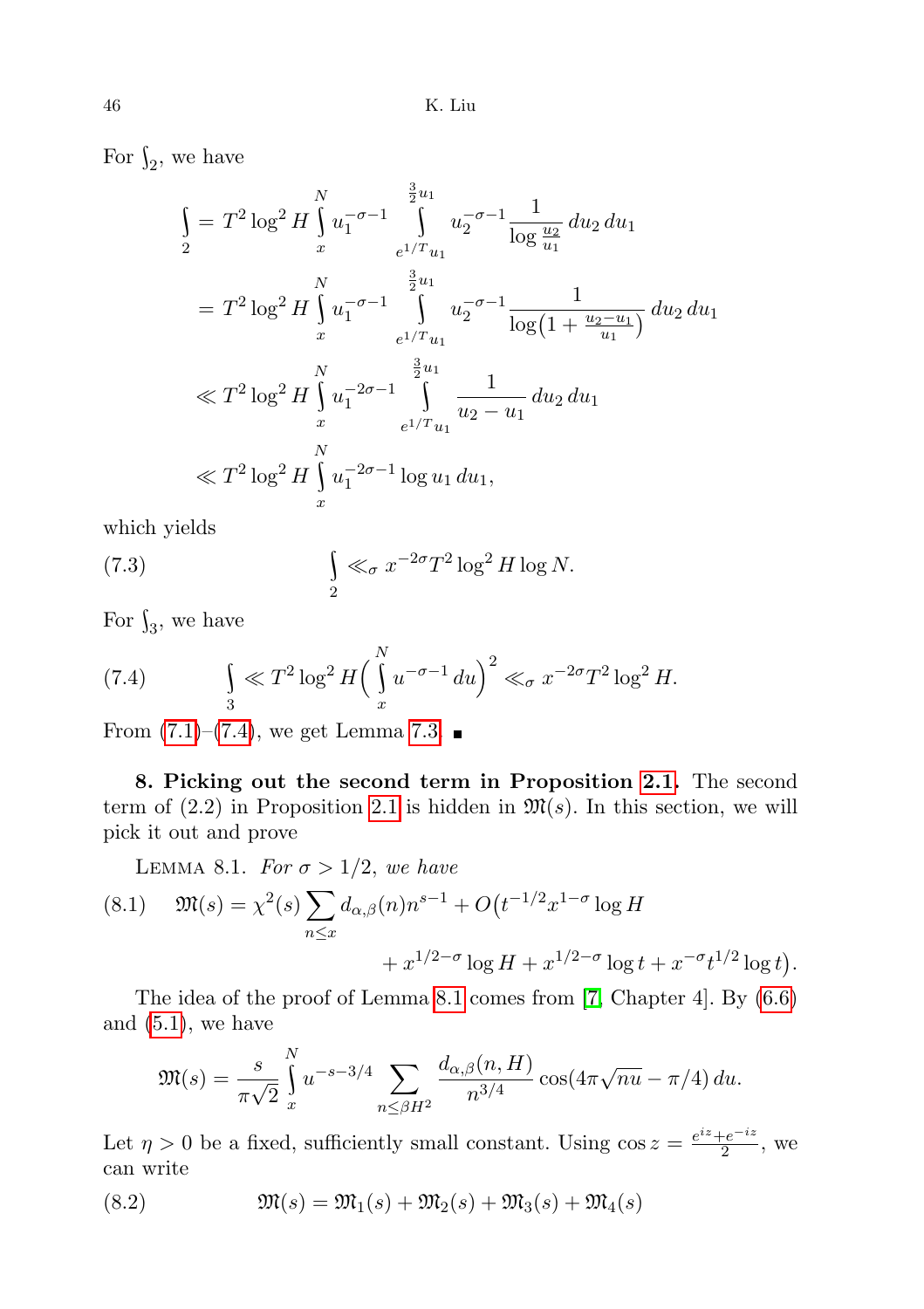with

$$
\mathfrak{M}_{1}(s) = \frac{s}{2\pi\sqrt{2}} \int_{x}^{N} u^{-s-3/4} \sum_{n \leq (1+\eta)y} \frac{d_{\alpha,\beta}(n,H)}{n^{3/4}} e(2\sqrt{nu} - 1/8) du,
$$
  

$$
\mathfrak{M}_{2}(s) = \frac{s}{2\pi\sqrt{2}} \int_{x}^{N} u^{-s-3/4} \sum_{(1+\eta)y < n \leq \beta H^{2}} \frac{d_{\alpha,\beta}(n,H)}{n^{3/4}} e(2\sqrt{nu} - 1/8) du,
$$
  

$$
\mathfrak{M}_{3}(s) = \frac{s}{2\pi\sqrt{2}} \int_{x}^{N} u^{-s-3/4} \sum_{n \leq y} \frac{d_{\alpha,\beta}(n,H)}{n^{3/4}} e(-2\sqrt{nu} + 1/8) du,
$$
  

$$
\mathfrak{M}_{4}(s) = \frac{s}{2\pi\sqrt{2}} \int_{x}^{N} u^{-s-3/4} \sum_{y < n \leq \beta H^{2}} \frac{d_{\alpha,\beta}(n,H)}{n^{3/4}} e(-2\sqrt{nu} + 1/8) du.
$$

We will bound  $\mathfrak{M}_2(s)$ ,  $\mathfrak{M}_3(s)$  and  $\mathfrak{M}_4(s)$  in the following Lemmas [8.2–](#page-14-0)[8.4](#page-17-0) and pick out the first term on the right side of [\(8.1\)](#page-13-2) in Lemma [8.5.](#page-17-1) From Lemmas [8.2–](#page-14-0)[8.5](#page-17-1) and [\(8.2\)](#page-13-3), we get Lemma [8.1.](#page-13-0)

<span id="page-14-0"></span>LEMMA 8.2. For  $\sigma > 1/2$ , we have

$$
\mathfrak{M}_2(s) \ll t^{-1/2} x^{1-\sigma} \log H.
$$

Proof. Write

$$
\mathfrak{M}_2(s) = \frac{s}{2\pi\sqrt{2}} \sum_{\substack{(1+\eta)y < n \leq \beta H^2}} \frac{d_{\alpha,\beta}(n;H)}{n^{3/4}}
$$
\n
$$
\times \int\limits_x^N u^{-\sigma - 3/4} e\left(-\frac{t}{2\pi}\log u + 2\sqrt{nu} - 1/8\right) du.
$$

In Lemma [3.2,](#page-3-3) taking

$$
G(u) = u^{-\sigma - 3/4}, \quad F_t(u) = -\frac{t}{2\pi} \log u + 2\sqrt{nu} - 1/8,
$$

we obtain

$$
F'_t(u) = -\frac{t}{2\pi u} + \sqrt{\frac{n}{u}}, \quad \frac{F'_t(u)}{G(u)} = -\frac{t}{2\pi}u^{\sigma - 1/4} + \sqrt{n}u^{\sigma + 1/4}.
$$

Since  $n > (1 + \eta)y$ ,  $u > x$  and  $4\pi^2 xy = t^2$ , we get

$$
\left(\frac{F'_t(u)}{G(u)}\right)' = -(\sigma - 1/4) \frac{t}{2\pi} u^{\sigma - 5/4} + (\sigma + 1/4) \sqrt{n} u^{\sigma - 3/4} > 0.
$$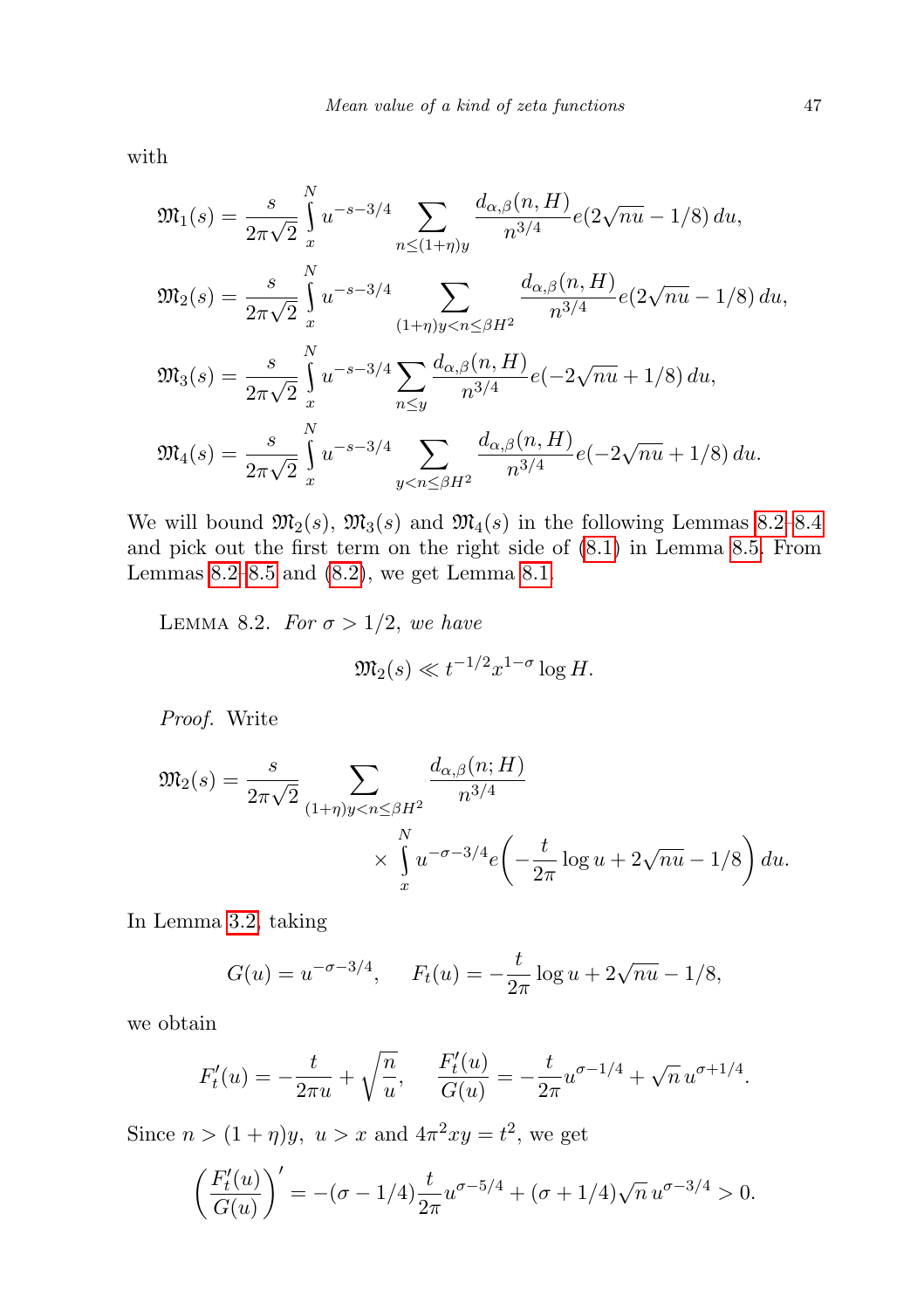Thus  $F'(u)/G(u)$  is monotonic and

$$
\frac{F'_t(u)}{G(u)} = -\left(\frac{t^2}{4\pi^2 nu}\right)^{1/2} \sqrt{n} u^{\sigma+1/4} + \sqrt{n} u^{\sigma+1/4}
$$
  
\n
$$
\ge -\left(\frac{t^2}{4\pi^2 (1+\eta) yx}\right)^{1/2} \sqrt{n} x^{\sigma+1/4} + \sqrt{n} x^{\sigma+1/4}
$$
  
\n
$$
\ge \left(1 - \frac{1}{\sqrt{1+\eta}}\right) \sqrt{n} x^{\sigma+1/4} \gg \sqrt{n} x^{\sigma+1/4}.
$$

Hence Lemma [3.2](#page-3-3) gives

$$
\int_{x}^{N} u^{-\sigma - 3/4} e\left(-\frac{t}{2\pi} \log u - \sqrt{nu} + 1/8\right) du \ll x^{-\sigma - 1/4} n^{-1/2},
$$

which yields

$$
\mathfrak{M}_2(s) \ll x^{-\sigma+3/4} \sum_{(1+\eta)y < n \le \beta H^2} \frac{d_{\alpha,\beta}(n;H)}{n^{5/4}} \ll t^{-1/2} x^{1-\sigma} \log H.
$$

<span id="page-15-0"></span>LEMMA 8.3. For  $\sigma > 1/2$ , we have

$$
\mathfrak{M}_3(s) \ll_{\sigma} (x^{1/2-\sigma} + x^{-\sigma} t^{1/2}) \log t.
$$

Proof. Write

$$
\mathfrak{M}_{3}(s) = \frac{s}{2\pi\sqrt{2}} \int_{x}^{N} u^{-s-3/4} \sum_{n\leq y} \frac{d_{\alpha,\beta}(n,H)}{n^{3/4}} e(-2\sqrt{nu} + 1/8) du
$$
  
\n
$$
= -\frac{1}{2\pi\sqrt{2}} \int_{x}^{N} (-s+1/4) \sum_{n\leq y} \frac{d_{\alpha,\beta}(n;H)}{n^{3/4}} \times e(-2\sqrt{nu} + 1/8) u^{-s-3/4} du
$$
  
\n
$$
+ \frac{1}{8\pi\sqrt{2}} \int_{x}^{N} \sum_{n\leq y} \frac{d_{\alpha,\beta}(n;H)}{n^{3/4}} e(-2\sqrt{nu} + 1/8) u^{-s-3/4} du
$$
  
\n
$$
= -\frac{1}{2\pi\sqrt{2}} \sum_{n\leq y} \frac{d_{\alpha,\beta}(n;H)}{n^{3/4}} \int_{x}^{N} e(-2\sqrt{nu} + 1/8) du^{-s+1/4}
$$
  
\n
$$
+ \frac{1}{8\pi\sqrt{2}} \sum_{n\leq y} \frac{d_{\alpha,\beta}(n;H)}{n^{3/4}} \int_{x}^{N} e(-2\sqrt{nu} + 1/8) u^{-s-3/4} du.
$$

By partial integration, we have

<span id="page-15-1"></span>(8.3) 
$$
\mathfrak{M}_3(s) = \mathfrak{M}_{31}(s) + \mathfrak{M}_{32}(s) + \mathfrak{M}_{33}(s) + \mathfrak{M}_{34}(s),
$$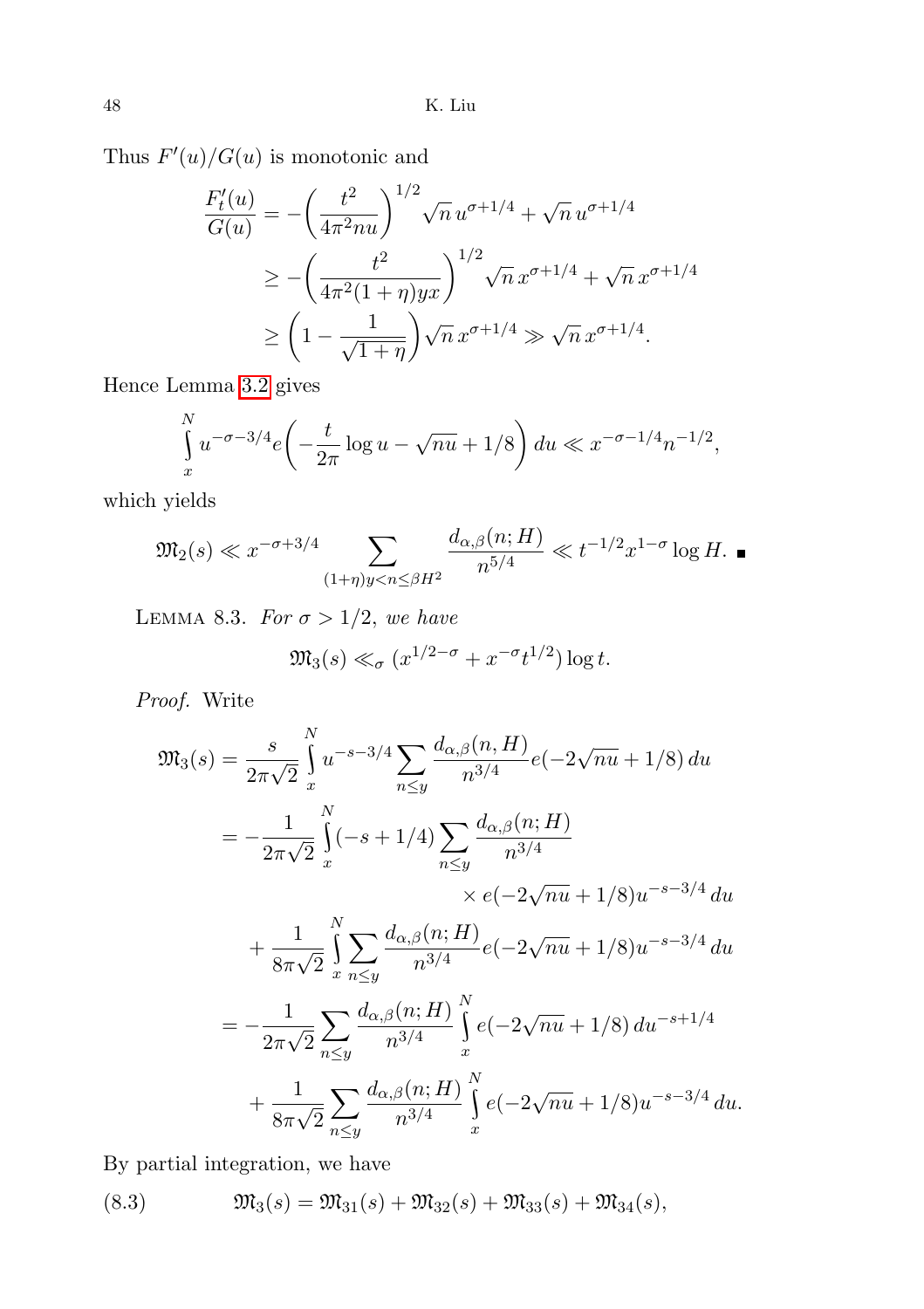where

$$
\mathfrak{M}_{31}(s) = -\frac{N^{-s+1/4}}{2\pi\sqrt{2}} \sum_{n\leq y} \frac{d_{\alpha,\beta}(n;H)}{n^{3/4}} e(-2\sqrt{nN} + 1/8),
$$
  

$$
\mathfrak{M}_{32}(s) = \frac{x^{-s+1/4}}{2\pi\sqrt{2}} \sum_{n\leq y} \frac{d_{\alpha,\beta}(n;H)}{n^{3/4}} e(-2\sqrt{n}x + 1/8),
$$
  

$$
\mathfrak{M}_{33}(s) = -\frac{i}{\sqrt{2}} \sum_{n\leq y} \frac{d_{\alpha,\beta}(n;H)}{n^{1/4}} \int_{x}^{N} u^{-\sigma-1/4} \times e\left(-\frac{t}{2\pi} \log u - 2\sqrt{nu} - 1/8\right) du,
$$
  

$$
\mathfrak{M}_{34}(s) = \frac{1}{8\pi\sqrt{2}} \sum_{n\leq y} \frac{d_{\alpha,\beta}(n;H)}{n^{3/4}} \int_{x}^{N} e(-2\sqrt{nu} - 1/8) u^{-s-3/4} du.
$$

Using  $d_{\alpha,\beta}(n;H) \leq d(n)$  and trivial estimates, it is easy to get

(8.4) 
$$
\mathfrak{M}_{31}(s), \mathfrak{M}_{32}(s) \ll_{\sigma} x^{1/2-\sigma} \log t,
$$
  
\n(8.5)  $\mathfrak{M}_{34}(s) \ll_{\sigma} x^{-\sigma+1/4} y^{1/4} \log y \ll x^{-\sigma} t^{1/2} \log t.$ 

Now we deal with  $\mathfrak{M}_{33}(s)$ . In Lemma [3.2,](#page-3-3) let

 $\overline{a}$ 

$$
H(u) = 1
$$
,  $G(u) = u^{-\sigma - 1/4}$ ,  $F_t(u) = -\frac{t}{2\pi} \log u - 2\sqrt{nu} - 1/8$ .

Then we have

$$
F'_t(u) = -\frac{t}{2\pi u} - \sqrt{\frac{n}{u}}, \quad \frac{F'_t(u)}{G(u)} = -\frac{t}{2\pi}u^{\sigma - 3/4} - \sqrt{n}u^{\sigma - 1/4}.
$$

Obviously,

$$
\frac{F'_t(u)}{G(u)} < -\sqrt{n} u^{\sigma - 1/4} \le -\sqrt{n} x^{\sigma - 1/4}.
$$

Noting that

$$
\left(\frac{F'_t(u)}{G(u)}\right)' = -\left(\sigma - \frac{3}{4}\right)\frac{t}{2\pi}u^{\sigma - 7/4} - \left(\sigma - \frac{1}{4}\right)\sqrt{n}u^{\sigma - 5/4},
$$

let  $u_0 = \frac{(3/4 - \sigma)t}{(\sigma - 1/4)2\pi\sigma}$  $\frac{(3/4-\sigma)t}{(\sigma-1/4)2\pi\sqrt{n}}$  be the root of  $(F'_t(u)/G(u))' = 0$ . If  $u_0 \in [x, N]$ , then  $F'_t(u)/G(u)$  is monotonic in  $[x, u_0]$  and  $[u_0, N]$  respectively; otherwise  $F'_t(u)/G(u)$  is monotonic in [x, N]. In either case, Lemma [3.2](#page-3-3) is valid and gives

$$
\int_{x}^{N} u^{-\sigma - 1/4} e\left(-\frac{t}{2\pi} \log u - 2\sqrt{nu} - 1/8\right) du \ll n^{-1/2} x^{1/4 - \sigma},
$$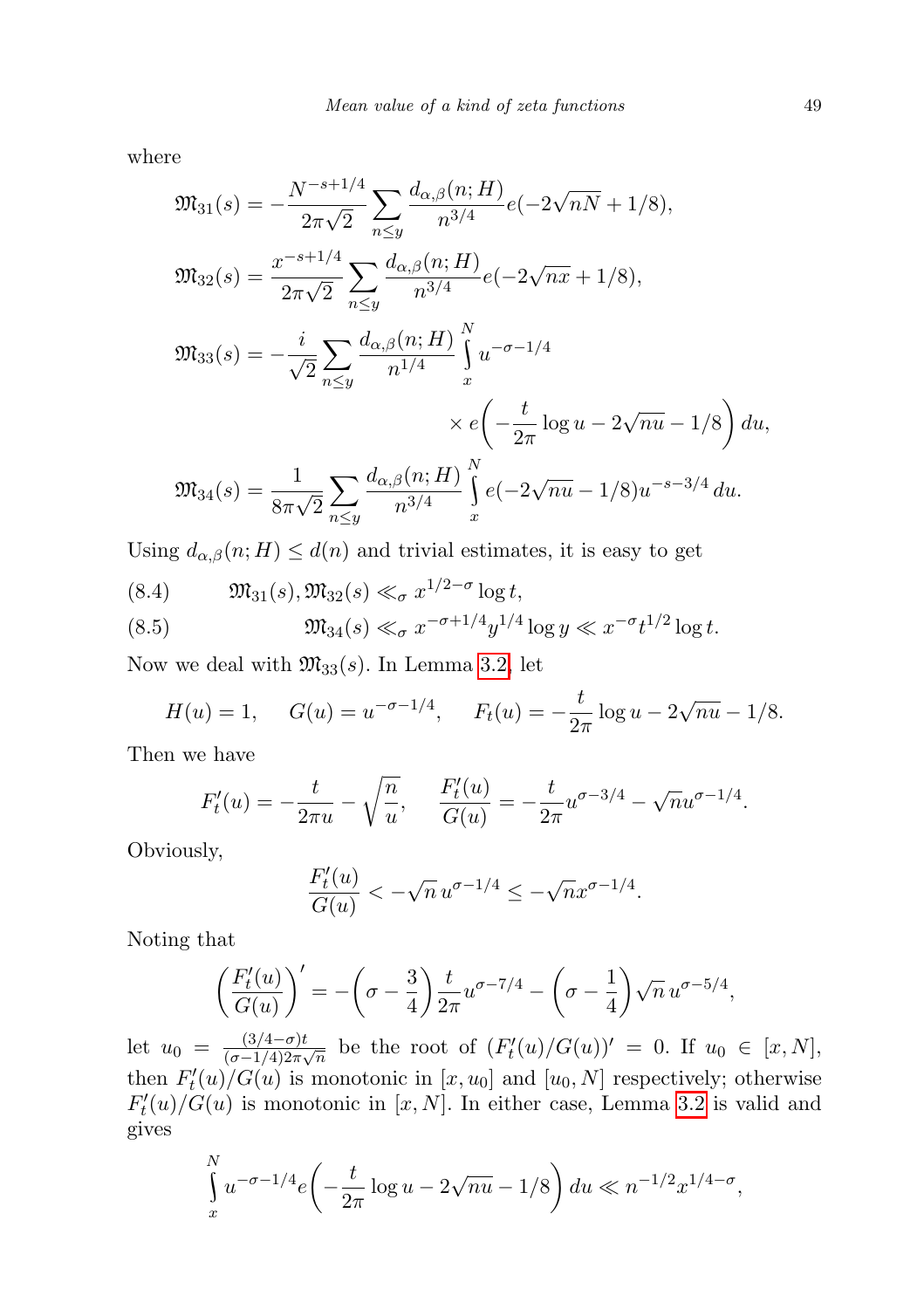which yields

<span id="page-17-2"></span>
$$
(8.6) \quad \mathfrak{M}_{33}(s) \ll \sum_{n \le y} \frac{d(n)}{n^{1/4}} n^{-1/2} x^{1/4 - \sigma} \ll x^{1/4 - \sigma} y^{1/4} \log y \ll x^{-\sigma} t^{1/2} \log t.
$$

Then Lemma [8.3](#page-15-0) follows by collecting  $(8.3)$ – $(8.6)$ .

<span id="page-17-0"></span>LEMMA 8.4. For  $\sigma > 1/2$ , we have

$$
\mathfrak{M}_4(s) \ll x^{1/2-\sigma} \log H.
$$

Proof. Write

$$
\mathfrak{M}_4(s) = \frac{s}{2\pi\sqrt{2}} \sum_{y < n \leq \beta H^2} \frac{d_{\alpha,\beta}(n;H)}{n^{3/4}} \int_x^N u^{-\sigma - 3/4} \times e\left(-\frac{t}{2\pi}\log u - 2\sqrt{nu} + 1/8\right) du.
$$

In Lemma [3.2,](#page-3-3) taking

$$
G(u) = u^{-\sigma - 3/4}
$$
,  $F_t(u) = -\frac{t}{2\pi} \log u - 2\sqrt{nu} + 1/8$ ,

we have

$$
F'_t(u) = -\frac{t}{2\pi u} - \sqrt{\frac{n}{u}}, \quad \frac{F'_t(u)}{G(u)} = -\frac{t}{2\pi}u^{\sigma - 1/4} - \sqrt{n}u^{\sigma + 1/4}.
$$

Thus  $F'(u)/G(u)$  is monotonic and

$$
\frac{F_t'(u)}{G(u)} = -\frac{t}{2\pi}u^{\sigma-1/4} - \sqrt{n}\,u^{\sigma+1/4} < -\sqrt{n}\,x^{\sigma+1/4}.
$$

Hence Lemma [3.2](#page-3-3) gives

$$
\int_{x}^{N} u^{-\sigma - 3/4} e\left(-\frac{t}{2\pi} \log u - \sqrt{nu} + 1/8\right) du \ll x^{-\sigma - 1/4} n^{-1/2},
$$

which yields

$$
\mathfrak{M}_4(s) \ll x^{-\sigma+3/4} \sum_{y < n \le \beta H^2} \frac{d_{\alpha,\beta}(n;H)}{n^{5/4}} \ll x^{1/2-\sigma} \log H. \blacksquare
$$

<span id="page-17-1"></span>LEMMA 8.5. For  $\sigma > 1/2$ , we have

$$
\mathfrak{M}_1(s) = \chi^2(s) \sum_{n \le y} d_{\alpha,\beta}(n) n^{s-1} + O(x^{1/2-\sigma} \log t).
$$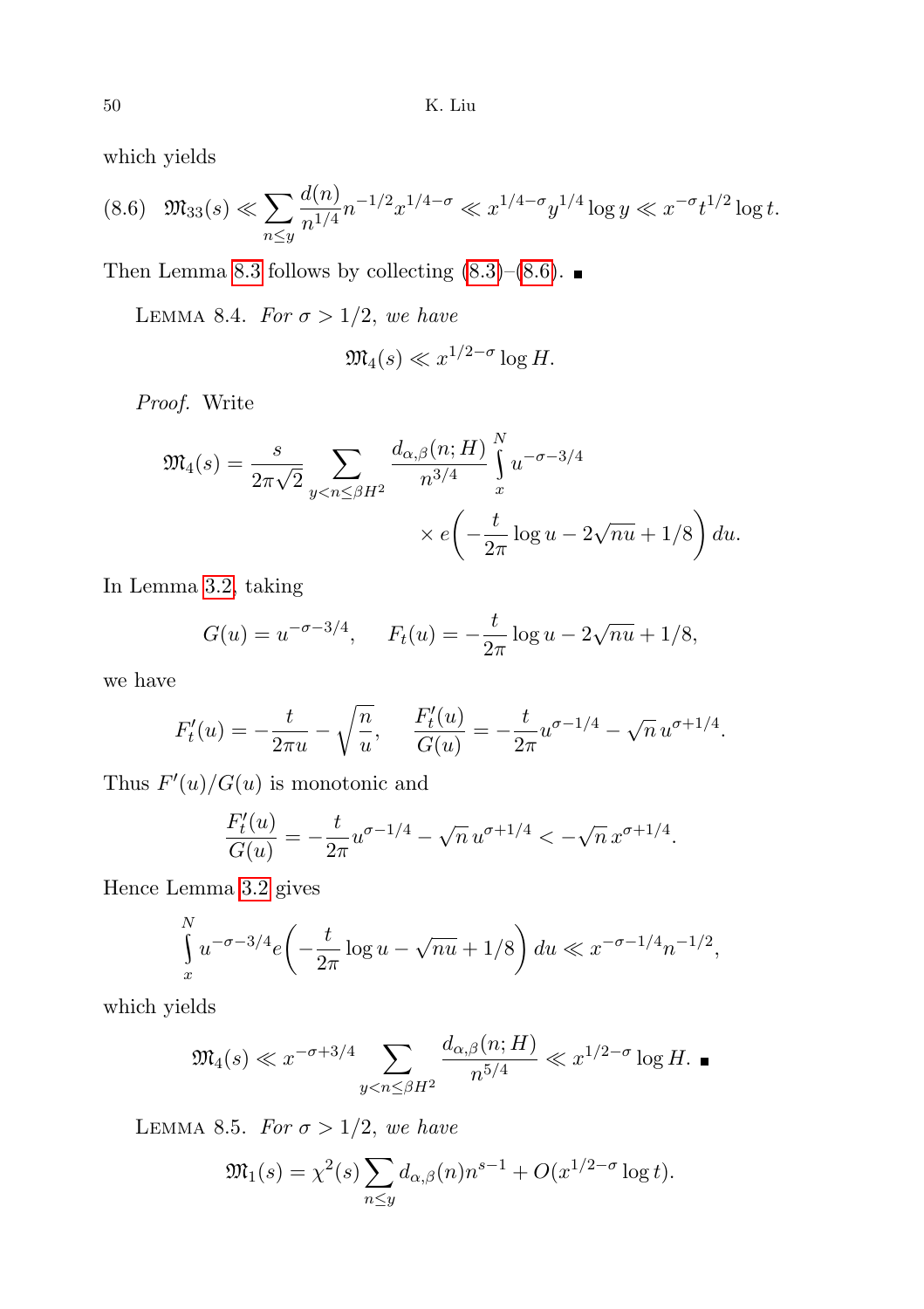*Proof.* Similar to the the proof of Lemma [8.3,](#page-15-0) we rewrite  $\mathfrak{M}_1(s)$  as

$$
\mathfrak{M}_{1}(s) = \frac{s}{2\pi\sqrt{2}} \int_{x}^{N} u^{-s-3/4} \sum_{n \leq (1+\eta)y} \frac{d_{\alpha,\beta}(n,H)}{n^{3/4}} e(2\sqrt{nu} - 1/8) du
$$
  
\n
$$
= -\frac{1}{2\pi\sqrt{2}} \int_{x}^{N} (-s+1/4) \sum_{n \leq (1+\eta)y} \frac{d_{\alpha,\beta}(n;H)}{n^{3/4}} \times e(2\sqrt{nu} - 1/8) u^{-s-3/4} du
$$
  
\n
$$
+ \frac{1}{8\pi\sqrt{2}} \int_{x}^{N} \sum_{n \leq (1+\eta)y} \frac{d_{\alpha,\beta}(n;H)}{n^{3/4}} e(2\sqrt{nu} - 1/8) u^{-s-3/4} du
$$
  
\n
$$
= -\frac{1}{2\pi\sqrt{2}} \sum_{n \leq (1+\eta)y} \frac{d_{\alpha,\beta}(n;H)}{n^{3/4}} \int_{x}^{N} e(2\sqrt{nu} - 1/8) du^{-s+1/4}
$$
  
\n
$$
+ \frac{1}{8\pi\sqrt{2}} \sum_{n \leq (1+\eta)y} \frac{d_{\alpha,\beta}(n;H)}{n^{3/4}} \int_{x}^{N} e(2\sqrt{nu} - 1/8) u^{-s-3/4} du.
$$

By partial integration, we have

(8.7) 
$$
\mathfrak{M}_1(s) = \mathfrak{M}_{11}(s) + \mathfrak{M}_{12}(s) + \mathfrak{M}_{13}(s) + \mathfrak{M}_{14}(s),
$$

where

<span id="page-18-0"></span>
$$
\mathfrak{M}_{11}(s) = -\frac{1}{i\sqrt{2}} \sum_{n \le (1+\eta)y} d_{\alpha,\beta}(n;H) n^{-1/4} I_n
$$

with

$$
I_n = \int_x^N u^{-\sigma - 1/4} e\left(-\frac{t}{2\pi} \log u + 2\sqrt{nu} - 1/8\right) du,
$$
  

$$
\mathfrak{M}_{12}(s) = -\frac{1}{2\pi\sqrt{2}} \sum_{n \le (1+\eta)y} \frac{d_{\alpha,\beta}(n;H)}{n^{3/4}} e\left(2\sqrt{nN} - 1/8\right) N^{-s+1/4},
$$
  

$$
\mathfrak{M}_{13}(s) = \frac{1}{2\pi\sqrt{2}} \sum_{n \le (1+\eta)y} \frac{d_{\alpha,\beta}(n;H)}{n^{3/4}} e\left(2\sqrt{nx} - 1/8\right) x^{-s+1/4},
$$
  

$$
\mathfrak{M}_{14}(s) = \frac{1}{8\pi\sqrt{2}} \sum_{n \le (1+\eta)y} \frac{d_{\alpha,\beta}(n;H)}{n^{3/4}} \int_x^N e\left(2\sqrt{nu} - 1/8\right) u^{-s-3/4} du.
$$

Note that  $\eta > 0$  is a fixed, sufficiently small constant. Then from  $d_{\alpha,\beta}(n;H)$  $\leq d(n)$  and trivial estimates, we get

<span id="page-18-1"></span>
$$
(8.8) \t \mathfrak{M}_{12}(s), \mathfrak{M}_{13}(s), \mathfrak{M}_{14}(s) \ll_{\sigma} x^{1/4-\sigma} y^{1/4} \log y \ll_{\sigma} x^{-\sigma} t^{1/2} \log t.
$$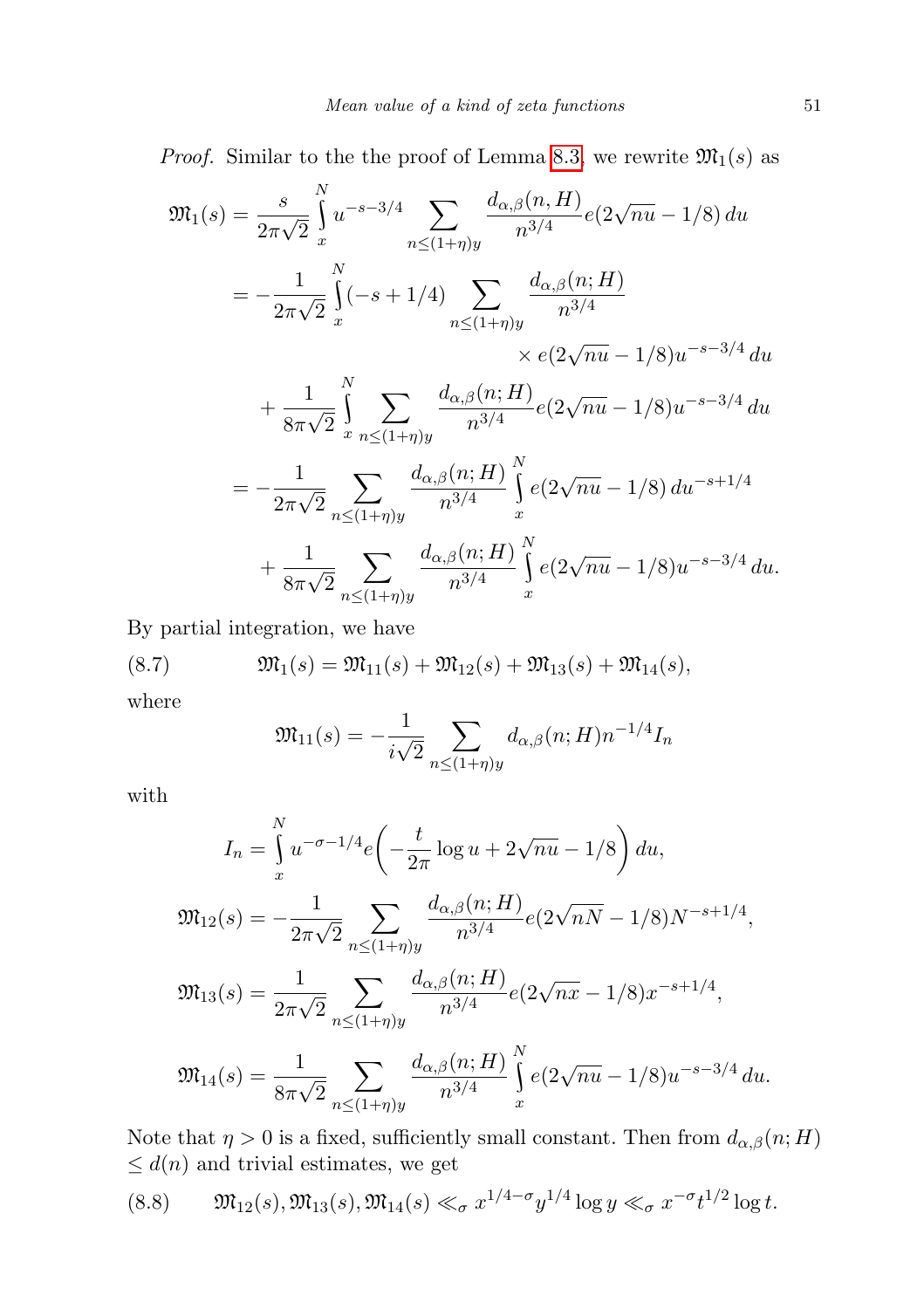Now only  $\mathfrak{M}_{11}(s)$  is left. In [\[7,](#page-21-3) Chapter 4, pp. 108–110], Ivić discussed  $I_n$ and showed that

$$
-\frac{1}{i\sqrt{2}}\sum_{n\leq (1+\eta)y}d(n)n^{-1/4}I_n=\chi^2(s)\sum_{n\leq y}d(n)n^{s-1}+O(x^{1/2-\sigma}\log t),
$$

where  $\chi(s)$  is given by [\(1.4\)](#page-1-2). Replacing  $d(n)$  by  $d_{\alpha,\beta}(n;H)$ , the same argument is also valid, which gives

$$
\mathfrak{M}_{11}(s) = -\frac{1}{i\sqrt{2}} \sum_{n \le (1+\eta)y} d_{\alpha,\beta}(n;H) n^{-1/4} I_n
$$
  
=  $\chi^2(s) \sum_{n \le y} d_{\alpha,\beta}(n;H) n^{s-1} + O(x^{1/2-\sigma} \log t).$ 

Take  $H = T<sup>B</sup>$  with  $B > 3A > 0$  being a constant, sufficiently large. Then

$$
(8.9) \mathfrak{M}_{11}(s) = \chi^2(s) \sum_{n \le y} \Big( \sum_{1 \le h \le H} \sum_{h\alpha \le k \le h\beta}^{n} 1 \Big) n^{s-1} + O(x^{1/2-\sigma} \log t)
$$
  
\n
$$
= \chi^2(s) \sum_{n \le y} \Big( \sum_{1 \le h \le H} \sum_{h\alpha \le k \le h\beta} 1 \Big) n^{s-1}
$$
  
\n
$$
+ O\Big( |\chi(s)|^2 \sum_{h \ll \sqrt{y}} h^{2\sigma - 2} \Big) + O(x^{1/2-\sigma} \log T)
$$
  
\n
$$
= \chi^2(s) \sum_{n \le y} d_{\alpha,\beta}(n) n^{s-1} + O(t^{1-2\sigma} y^{\sigma - 1/2} + x^{1/2-\sigma} \log T)
$$
  
\n
$$
= \chi^2(s) \sum_{n \le y} d_{\alpha,\beta}(n) n^{s-1} + O(x^{1/2-\sigma} \log T),
$$

where we have used

$$
(8.10) \qquad \chi(\sigma + it) = (2\pi/t)^{\sigma + it - 1/2} e^{i(t + \pi/4)} (1 + O(t^{-1})) \quad \text{for } t \ge 2.
$$

Combining  $(8.7)$ – $(8.9)$  gives Lemma [8.5.](#page-17-1)

9. Outline of the proof of Theorem [1.2.](#page-2-3) A primitive Pythagorean triangle is a triple  $(a, b, c)$  of natural numbers with  $a^2 + b^2 = c^2, a < b$ and  $gcd(a, b, c) = 1$ . Let  $P(x)$  denote the number of primitive Pythagorean triangles with perimeter less than  $x$ . D. H. Lehmer [\[10\]](#page-21-4) showed that

$$
P(x) = \frac{\log 2}{\pi^2} x + O(x^{1/2} \log x),
$$

which was revisited by J. Lambek and L. Moser in [\[9\]](#page-21-10). The exponents  $1/2$ in the error term cannot be reduced because the current technique depends on the best zero-free regions of the Riemann zeta function, which is hard to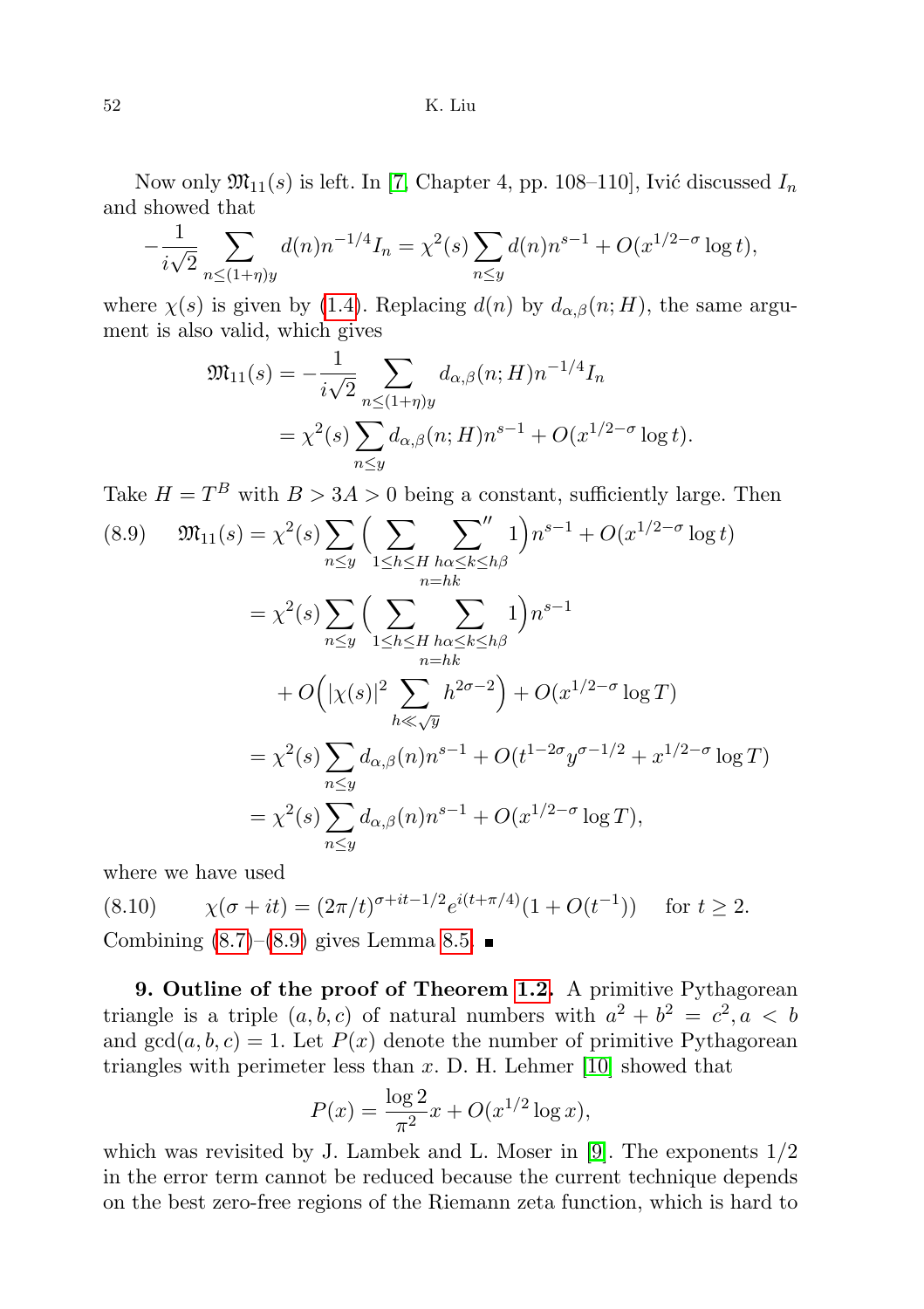improve. In [\[11\]](#page-21-5), the author showed that if the Riemann Hypothesis is true, then [\(1.6\)](#page-2-4) holds. Let

$$
r(n)=\sum_{\substack{2d^2+2dl=n\\ l
$$

and

<span id="page-20-1"></span>
$$
Z(s) = \sum_{n=1}^{\infty} \frac{r(n)}{n^s} \quad \text{for } \sigma > 1.
$$

We can prove that  $Z(s)$  has an analytic continuation to  $\sigma > 1/3$  and has two simple poles at  $s = 1, 1/2$ . The exponent  $\frac{5805}{15408}$  in [\(1.6\)](#page-2-4) depends on the estimate of the exponential sum:

(9.1) 
$$
\sum_{m \sim M} \mu(m) \sum_{n \sim N} a_n e\left(\frac{cx^{1/2} n^{1/2}}{m}\right)
$$

with  $a_n \ll 1$  and c being a constant. Here the ranges of M and N are determined by the smallest  $\sigma$  such that

<span id="page-20-3"></span>(9.2) 
$$
\int_{T}^{2T} |Z(\sigma + it)| dt \ll_{\sigma,\varepsilon} T^{1+\varepsilon}
$$

for any  $\varepsilon > 0$ . In [\[11\]](#page-21-5), the present author showed that  $\sigma > \frac{1064}{1644} = 0.6472...$ is admissible. Then by estimating the exponential sum [\(9.1\)](#page-20-1) for  $M \leq x^{\frac{651}{1926}}$ ,  $N \leq x^{\frac{3798}{15408}}$ , he got [\(1.6\)](#page-2-4). In the MathSciNet review of [\[11\]](#page-21-5), R. C. Baker mentioned that using the method in his paper [\[2\]](#page-20-2), it is possible to prove that  $\sigma > 3/5 = 0.6$ , which implies an improvement of [\(1.6\)](#page-2-4). Now by The-orem [1.1,](#page-1-0) we see that [\(9.2\)](#page-20-3) holds for any  $\sigma > 1/2$ , which forces us to deal with the exponential sum [\(9.1\)](#page-20-1) for  $M, N \leq x^{1/4+\epsilon}$ . However, the estimate in this range has been investigated carefully by R. C. Baker [\[1\]](#page-20-4), which yields Theorem [1.2.](#page-2-3)

Acknowledgements. The author thanks the referee for helpful remarks on an earlier version of this paper.

This research was supported by the NSF of China (grant no. 11326051).

## References

- <span id="page-20-4"></span>[\[1\]](http://dx.doi.org/10.1093/qmath/47.2.133) R. C. Baker, The square-free divisor problem. II, Quart. J. Math. Oxford Ser. (2) 47 (1996), 133–146.
- <span id="page-20-2"></span>[\[2\]](http://dx.doi.org/10.4064/aa142-3-4) R. C. Baker, Primitive lattice points in planar domains, Acta Arith. 142 (2010), 267–302.
- <span id="page-20-0"></span>[3] S. W. Graham and G. Kolesnik, Van der Corput's Method of Exponential Sums, London Math. Soc. Lecture Note Ser. 126, Cambridge Univ. Press, 1991.